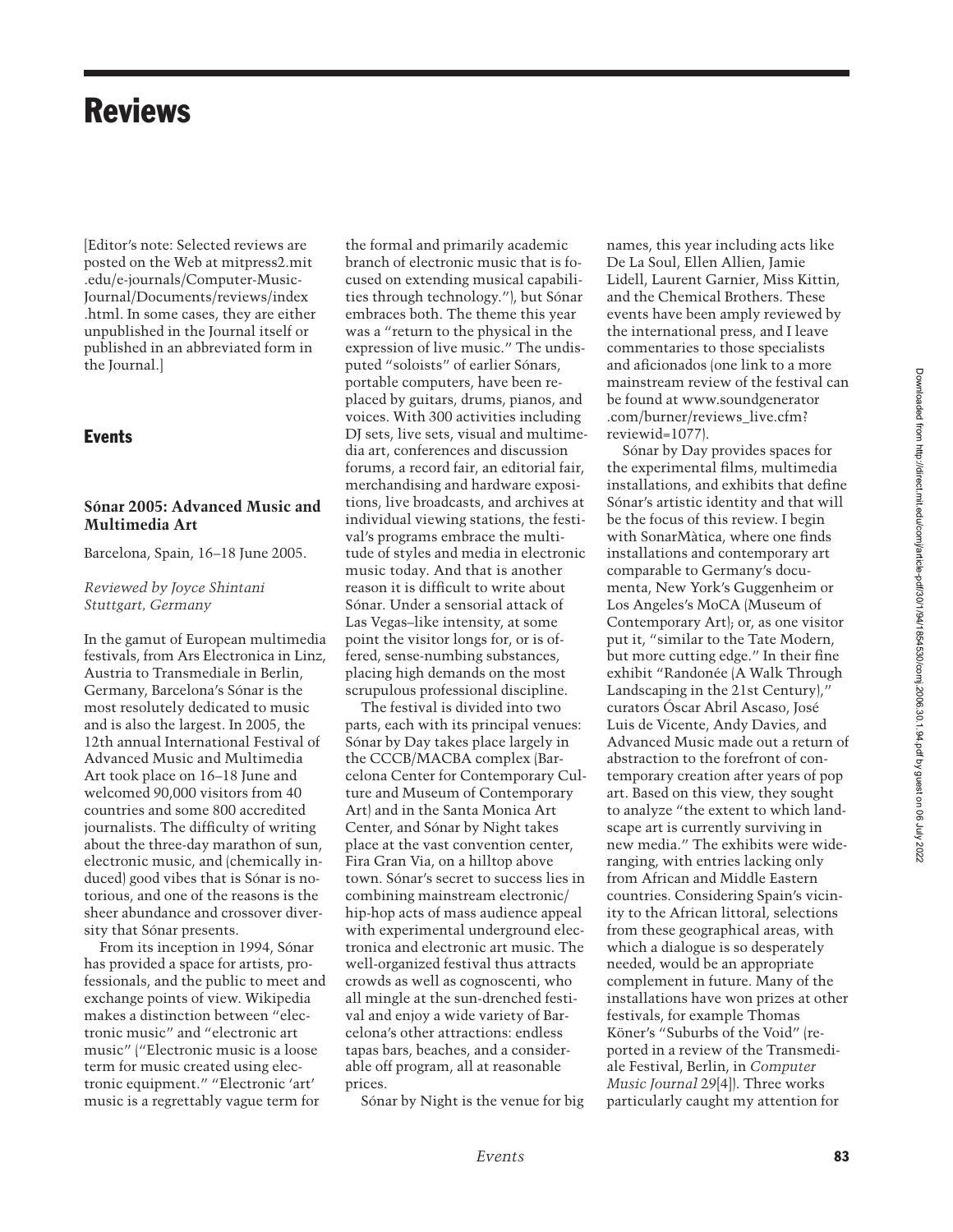their artistic density and the close relationship between audio and visual elements.

In her award-winning film *Aspect* (2004), Emily Richardson undertakes a quick-motion filming of a forest over a year. Films of this type are familiar; the technique is often used in nature films or to depict completion at construction sites. Unusual in Ms. Richardson's film is her successful accommodation of visuals to Benedict Drew's soundtrack of organic sounds. She closely interweaves images and sound with quiet sensitivity, and the resulting work is captivating with its simple natural beauty and poetic soundscape.

An extreme contrast to Ms. Richardson's view of nature is Yi Zhou's *OneOfTheseDays* (2004), a 3-D animation reconstructing the filmmaker's dream about a civil war in an undefined futuristic city—equally poetic, but chilling (her Web site is found at www.yi-yo.net). Inspired by the construction and demolition taking place in her native Shanghai, the work is a stylized representation of destruction that has similarities with the gun fight in *Matrix* (chapter 29, "Freeze!"). Both are held in shades of gray and depict cool, anonymous futuristic architecture. Both utilize slow motion and a breath-taking deployment of scattering fragments from destroyed buildings. But where the *Matrix* scene is short and embedded in action, Yi-Zhou's vision of destruction is longer and cooler, and, being removed from narrative, is reduced to its aesthetic elements. The floating, ethereal soundscape underlines the work's dream quality, eliciting cold shivers of awe.

A final work, *Tree* by Risc (a.k.a. Christian Riekoff) succeeds at employing music and visuals in equal, minimal quantities. While maintaining a distant connection to the landscape theme of the exhibit, the work

falls into the category of software art. The viewer points to a URL on a wall-projected computer screen and presses Enter. In real time, *Tree* accesses the source code of the Web site and transforms its syntactic structure into the image of a tree with trunk, branches, and ramifications in subtly shaded geometric forms. At the same time, simple MIDI data is generated (producing, at Sónar, crystalline tones based on high/low frequencies with short/long durations), providing a slightly whimsical accompaniment that is a good correspondence to the simple geometric shapes. It is a fun application that gives a satisfying aesthetic result; you can try it yourself online (www.texone.org/tree; this Web-based version lacks the MIDI output).

Also at the CCCB complex was SónarCinema, an extensive collection of experimental cinema and video clips. Ten viewing sessions, each lasting approximately an hour, showcased works featuring historical as well as current formats of audiovisual creation providing persuasive "testimony to the ever increasing common ground between the image and advanced music."

The first highlight was a selection of short films produced by the Groupe de Recherches des Images (GRI), a collaboration of musicians and filmmakers in the 1960s under the auspices of Pierre Schaeffer and the Groupe de Recherches Musicales (GRM), that explored new television forms. Most of the 700 shorts were never broadcast and "ended up in the state archive because they were conceptually too radical." These unique audiovisual experiments feature soundtracks by Iannis Xenakis, Bernard Parmegiani, François Bayle, Ivo Malic, and Pierre Schaeffer, which render audible the historic continuity of beats and scratches from the 1960s to the present.

In another session, *Chronopolis,* by Polish artist Piotr Kampler with music by Luc Ferrari, was shown, a concrete experiment screened at the Cannes Festival in 1982. Many of the sessions offered electronic music clips or works by video jockeys in a wide variety of styles and quality. A final highlight, *Pimp My Bite,* was a compilation of works produced using digital video, 3-D animation, Flash, and machinima (films shot in the virtual reality of a game engine) from the Hamburg Bitfilm Festival (www .bitfilm-festival.org). Many of the films were unmitigated social criticism, but the short *Kunstbar* (2002) by The Petrie Lounge provided firstclass comic relief. In this imaginative spoof on high art made in primitive South Park style, different drinks are served at the Art Bar, producing varying results: the Van Gogh cocktail causes an ear to drop off, the Hieronymus Bosch drink is real torture, and so on (this film can be viewed online at www.whitehouseanimationinc .com/kunstbar.htm).

From the CCCB complex it is a 15 min stroll down the bustling Ramblas, Barcelona's central walking boulevard, to the Santa Monica Center. There, downstairs in the dark, cool basement, diverse projects and live software acts from around the world were presented, including a bizarre performing robot (www.myrobotfriend .com). Upstairs, in the exhibit space, the installation "Messa di voce" by Golan Levin and Zach Liebermann with Jaap Blonk and Joan La Barbara was particularly eye-catching (www .tmema.org/messa). It is an audiovisual system consisting of viewer space with camera tracker, microphones, and wall projection for the sounds, produced by the viewers, which have been transformed in real time into interactive visualizations. Using the mics, the viewer can create, then using hands catch and bal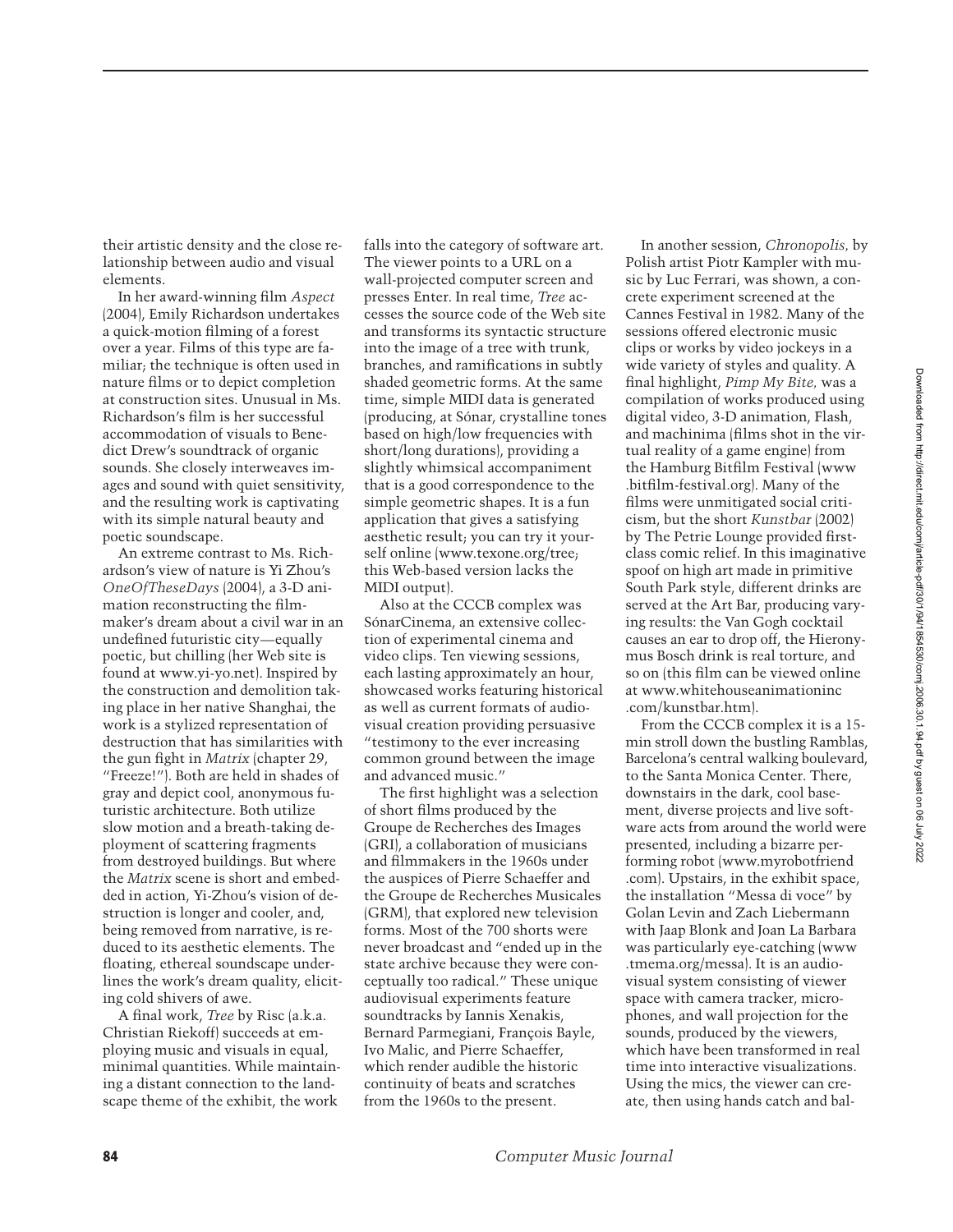ance "virtual" bubbles or galaxies of color on the wall projection. This is a sophisticated installation that hints at serious themes of meaning and the effect of speech sounds in a playful and delightful way.

Another part of the festivities, Antiliteratur, the "Art and Literature Festival," was plagued by wrongly posted times for its sessions and, regrettably, I missed them all. At Sónar, missing some events is unavoidable, but discovery is also part of the experience. My happiest discovery was Phil K (www.philk.dj) at the demonstration of the DVJ-X1 DVD/CD turntable, Pioneer's answer to the iconic turntable. Familiar DJ techniques—scratches, loops, instant cues, fades—are now possible for one-person simultaneous disc and video jockeying (DVJ), enabling onthe-fly mixing from separate audio and visual sources.

Phil Krokidis, a veteran Melbourne DJ/producer of Greek descent, demonstrated not only the new hardware but also his own considerable talent. An autodidact who, by his own account, as a youth "couldn't play an instrument but could mix," Phil has recently worked with the Pioneer Research and Development team to develop the new DVJ-X1. Although he is new to visuals, he says he now "watches movies like he used to listen to records," and the results show that Phil K not only has huge ears, but also fantastic eyes. He employs video art or simple clips he shoots on his travels, images that conjure up and comment on urban culture (New York street scenes), politics (George Bush, Arab sheiks, and guns), or the role of women (animations). Although the club context calls for high intensity video streams, Phil K's selection and controlled use of a few key images at timed intervals creates meaning within the constant flow of color—a message within the massage. To achieve this he begins, in typical DJ manner, by laying down a visual loop. Under it, layer by layer, he slowly constructs a sound structure, which may also include sampled concrete sounds. At specific points along the way he inserts the images that form his commentary, and the audience follows, rocking. The visual/sound-narrative grows, and when the swell reaches its highpoint, Phil K places the musical climax. No conductor or classic virtuoso could do so with better timing. The crowd cheers and rises to its feet, but Phil K ends the structure and lays down a new loop on the level just reached and takes off again. VDJ and crowd interact, building intensity over a 50-min set, and only with reluctance did they clear the scene for the next act. The formal strength in composition of Phil K's work is manifest. The figures, spoken words, and clips, both drawn from samples as well as finished works, interplay at various levels and create their own syntax. Phil K's art is intuitive and touches on deep emotions. Pulsing with an urban energy recalling Jean-Michel Basquiat, he mirrors glimpses of a fragmented society and submits them to the organizing principle of music. His way of making art in the club context is a contribution to the best of what electronica offers today.

Before summing up the Sónar Festival, let us recall some of the elements that make electronica different from other kinds of popular music, beginning with its name. The artists—DJs, vocalists, and instrumentalists—are all working with a powerful generation of electronic instruments that affords them liberty in many areas. Evolving high-quality synthesis and microprocessors continue to generate new media. Equipped with such mobile creative potential, electronica artists have

opened up their ears to exploit the new technological possibilities at their disposition. They sample, then "play with"—manipulate, vary, permute—not only the sounds they generate, or buy on a historic record, new CD, or download, but also from the world around them. This great variety of sources brings freshness into their work and the work of VJs. Electronics also allows freedom on the economic side. Own-your-own electronic distribution and small independent labels eliminate certain market constraints. Released from contracts with music majors that dictate shareholder-value productions, and, knowing that their constituency is listening for new sounds, electronica artists are willing to take risks and have thereby created a field with high creative dynamism. And in yet another way electronica artists are open: often without formal music training, DJs are not hampered by ears full of aesthetic expectations or composition rules. Driven only by their curiosity and excitement for the world of technology and sounds, young DJs have trekked through electronic music's beginnings with John Chowning, Karlheinz Stockhausen, and Pierre Schaeffer, through jazz and chance and John Cage, and through a maze of rap, dance, and world music styles in the 1980s and 1990s. Moving across boundaries of education, geography, medium, style, genre, or time is as natural for them as breathing; they're on a collective creative high.

After the sensory glut of three days of Sónar, what trends for the future does the juxtaposition of experimental music with hot acts reveal? The elements listed above combined with the instant global connectedness of the Internet emphasized at festivals like Sónar has led to crossfertilization and an explosion of creativity, in stark contrast to shrinking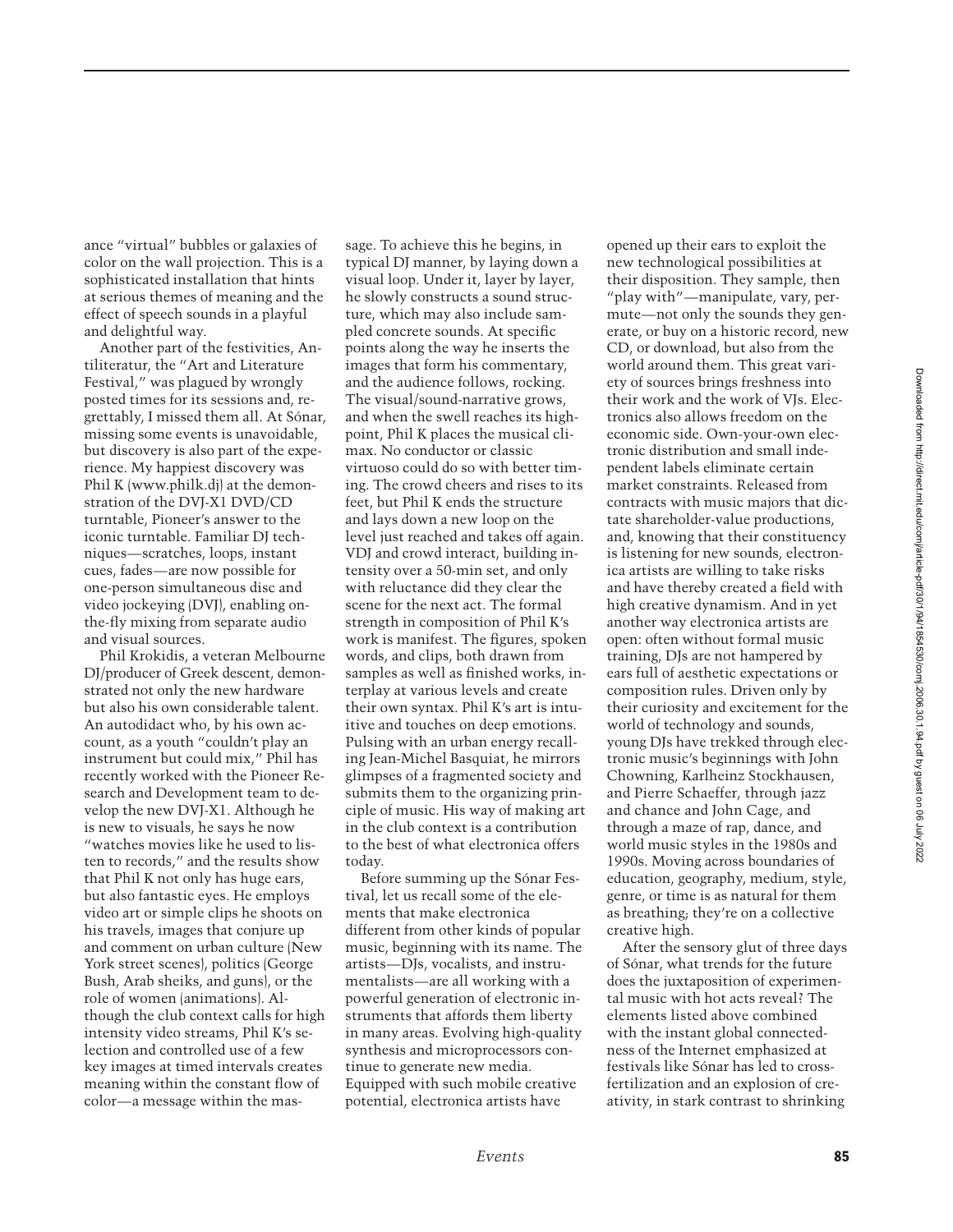classical concerts or the implosion of the music industry. Within the creative burst of electronica, two developments were obvious at Sónar. First, as the organizers have pointed out, there is a return to the physical: electronic music has learned performance. Increasing real-time capacity, women performance artists, and vicinity to the dance floor have firmly established the performing body in electronica. Second, as audiences have grown and software has become more robust, DJs have perfected their improvisatory talents in order to interact with audiences. A tradition that survived in jazz and rap is returning to electronic music: the improvising artist. These trends give DJ-ing electronica a vital, electric quality lost from the museums that concert halls have become. High technological standards, burgeoning creativity, and a lively, growing public—this year at Sónar, electronica cast an appreciative glance at its electronic roots and went raving off in myriad future forms.

#### **NIME 2005: New Interfaces for Musical Expression**

University of British Columbia, Vancouver, British Columbia, Canada, 26–28 May 2005.

*Reviewed by Jamie Allen,\* Margaret Schedel,† and John P. Young† \*New York, New York, USA; † San Francisco, California, USA*

This year's New Interfaces for Musical Expression conference, NIME 2005, was held at the University of British Columbia in Vancouver, Canada, 26–28 May. Although practically everyone disagreed about the pronunciation of the name of the conference, everyone agreed that Sid-

ney Fels and Tina Blaine did a wonderful job of coordinating the event. The spaces for papers and performances were physically and acoustically beautiful, and the weather was perfectly gorgeous, which made it a pleasure to walk from the dorm-like accommodations through the campus to the various venues.

#### *Thursday May 26, Reviewed by Jamie Allen*

There was a refreshing preamble to the official commencement of NIME 2005. Wednesday night before the official welcome session the next morning, early arrivals were treated to a showing of *The Future is Not What It Used to be,* a film by Mika Taanila presented by Michael Lyons. The film was a real treat, outlining the extensive accomplishments and contributions of Finland's obscure electronic arts pioneer Erkki Kurenniemi. Mr. Taanila's film also hinted at an emphasis on historical and contextual underpinnings that I noticed throughout the proceedings this year.

Three separate keynote speeches were given during each morning of the conference, an aspect of the event that was particularly well planned. Each of these was a retrospective look at the speaker's own work, and their perspectives on the road ahead. The nearly sublime triumvirate of Don Buchla, Golan Levin, and Bill Buxton truly represents a triumph of curatorial talent and orchestration on the part of the conference planners, Sidney Fels and Tina Blaine.

On this first morning, Mr. Buchla presented and demonstrated a panoply of the instruments he has constructed since 1965. The number of demonstrable instruments he was able to bring was limited somewhat by Canada customs agents, but his corner of the demo room was still

well stocked. The keynote was fascinating, especially for those of us with leanings towards fetishism for synthesizer and analog memorabilia. He capped his remarks with comments on modern advancements and work in hardware design. This included mention of a very recently completed design by Bob Huott known as the "Been." Its mention was a surprise even to the designer, as the instrument is so new, confirming that Mr. Buchla's attentiveness to his chosen field has not waned in over 45 years of practice.

The morning session of paper presentations began with a look at more conceptual treatments as contrasted to specific applications, which were covered in the afternoon. John Bowers and Phil Archer presented "Not Hyper, Not Meta, Not Cyber but Infra-Instruments." The presentation covered much of Bowers and Archer's work and called for a restriction of interactive potential in new instruments (NIMEs). Essentially, it was a wellformulated argument for "keeping it simple." The lesson was a profound and important one for the audience at hand, that sometimes the most expressive musical outcomes are derived from seemingly less-expressive interfaces (Infra-Instruments). "Reductionist" Japanese work and "circuit bending" performance successes prove that Infra-Instruments are as much a part of the novel ways people are expressing their musical voice as the most belabored virtual reality application or re-engineered violin.

Three researchers from Helsinki's University of Technology came next, presenting a set of experiments in sound control done within a Virtual Reality environment. Identifying with the largely synesthetic leanings of North American computer music composers and researchers, they gave a concise description of the CAVE en-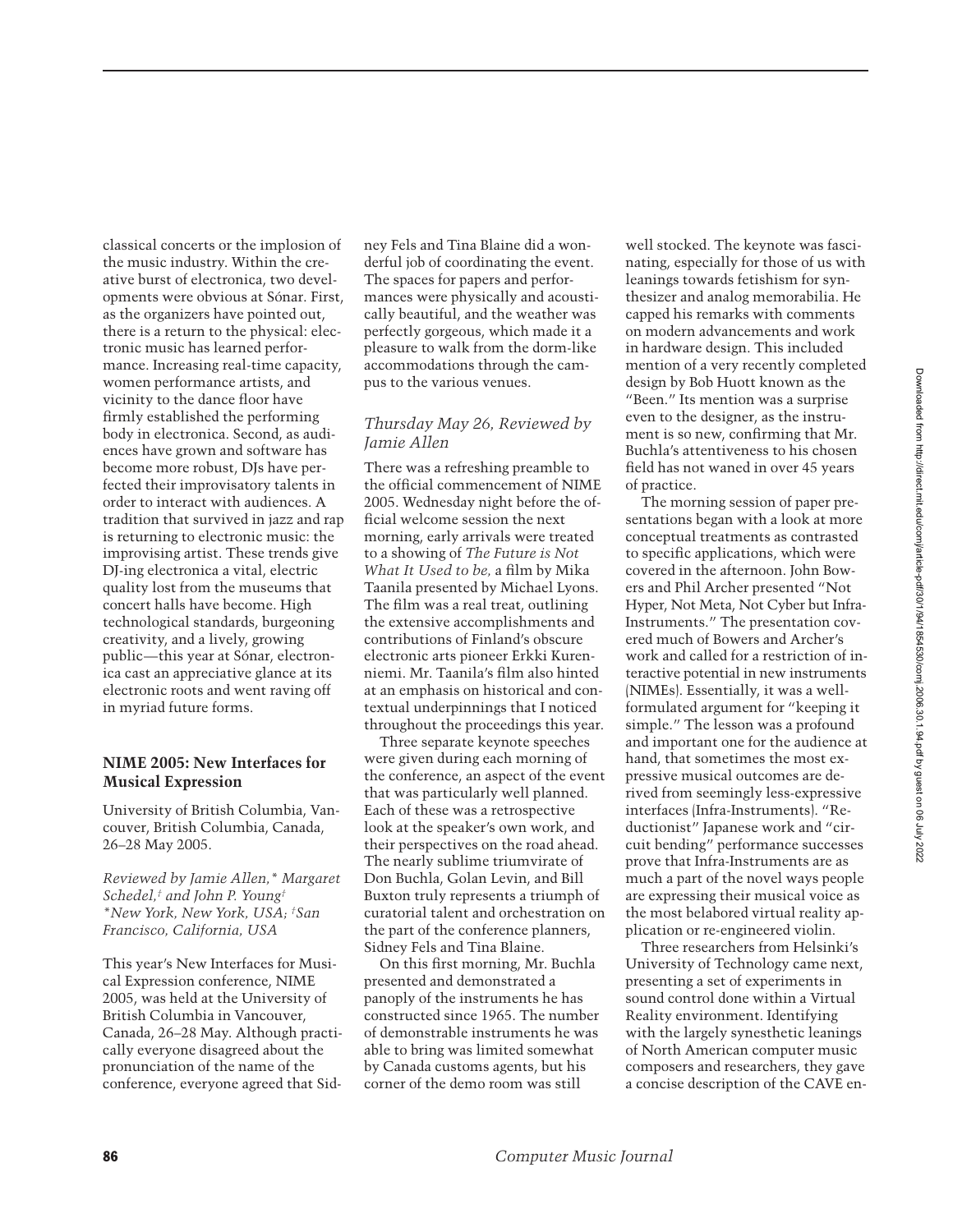vironment and input interfaces, standard in virtual reality (VR) circles but novel in their application to the musical domain. The work did not seem geared to performance contexts, but to the context of a singular user, creating and interacting with a virtual instrument or sound world. As with all presentations of immersive systems, I would have liked to experience the VR system in its entirety myself, as video and photographic documents rarely do them justice.

The three paper presentations that followed were discussions of instrument systems that have progressed beyond experiments. The first of these was from Gil Weinberg and Scott Discoll, now at the Georgia Institute of Technology, with "iltur." Centered on the Beatbug musical controllers developed at the Massachusetts Institute of Technology Media Lab, iltur is a system for interaction between novice and expert musicians. Two jazz compositions, *iltur 1* and *iltur 2,* have been developed, and the first of these was performed at the 2004 International Computer Music Conference. The implementation and motivation of this work is consistent with Mr. Weinberg's fine reputation. As an artist and scholar, he seems fittingly concerned with issues of accessibility and the transmission of ideas.

A review of more mature applications was presented by Sergi Jordà, outlining paradigms and applications of multi-user interfaces for music. He took a new tack on the issues by rigorously analyzing the multiuser taxonomy of a piano, guarded most commonly as a single-user instrument.

The spirited Tina Blaine finished off the morning sessions by outlining a remarkable collection of multi- and single-user commercial musical interfaces from the Interactive Entertainment world. She spoke largely within the context of the educational potential of interfaces for music from the video game and toy industries. Her examples ranged from pop-culture phenomena such Dance Dance Revolution and Donkey Conga to the Eye-Toy video-tracking game Groove, which provides a gestural rhythm controller to the masses. Ms. Blaine was also kind enough to bring a Donkey Conga system to the demo rooms in Vancouver that day, so we might all get a chance to sample the gaming industry's take on a new musical interface. I am always impressed by the industry's attitude to musical interface implementations, being, for the most part, devoid of excessive pretence and valuing human experience beyond issues of compositional authority or technical prowess.

Those of us attending the afternoon paper sessions were treated to descriptions of specific interfaces systems and rigorous applications. These were clear and succinct presentations of successful present practices of reactive and interactive musical systems. Dan Overholt presented the Overtone Violin, which was performed at a concert the next evening. Juan Pablo Caceres and his team from the Center for Computer Research in Music and Acoustics (CCRMA) were a crowd favorite: an augmented tuba system was presented, wherein real-time manipulation of the natural instrument sound was amplified and retransmitted through loudspeakers mounted on the bell of the instrument, and a subwoofer beneath the player's chair.

Eric Singer's presentation of a LEMUR (League of Electronic Musical Urban Robots) "Large Scale Networked Robotic Musical Instrument Installation" project installed at the University of California at Irvine was saddled by two new sensor acquisi-

tion and control systems. The first of these was the Smart Controller Workbench, which allows for interactive programming without the need for a computer. The second was a novel system by the team behind the Tap Tool Max/MSP add-on set, entitled the Teabox. The Teabox uses an underused asset of most audio acquisiton hardware systems, the S/PDIF protocol, to get sensor data into the computer, all mounted in truly roadworthy case.

The concert roster on Thursday night included a videoconference performance organized by Scot Gresham-Lancaster. *AB\_time,* the title of the piece, featured Tomi Hahn dancing along to decidedly meandering textures from three locales: our concert hall at UBC; Pauline Oliveros on her accordion in Troy, New York; and Jean-Marc Montera playing the cittern in Marseilles, France.

The clear sonic triumph of the evening was next, with Italian-born Vancouver local Giorgio Magnanensi controlling a set of circuit-bent speech synthesizers (most from the Texas Instruments "Speak & Spell" line-up). Seated at the center of the room, Mr. Magnanensi proved once again that the physical and visual elements of a performance are not always paramount. He spoke to the audience through his contorted machines in ways the circuitry never intended and we did not expect.

Randall Jones took to a Tactex multi-touch control pad after Mr. Magnanensi, effortlessly painting a complex language of visuals on a screen above his head. The visual material and linked audio material was flawless in its synesthetic synchronicity, although at times the sound material seemed a bit thin as a counterpart to the imagery. *Posthorn,* by Ben Neill and Bill Jones, was a fine reworking of Gustav Mahler's *Sym-*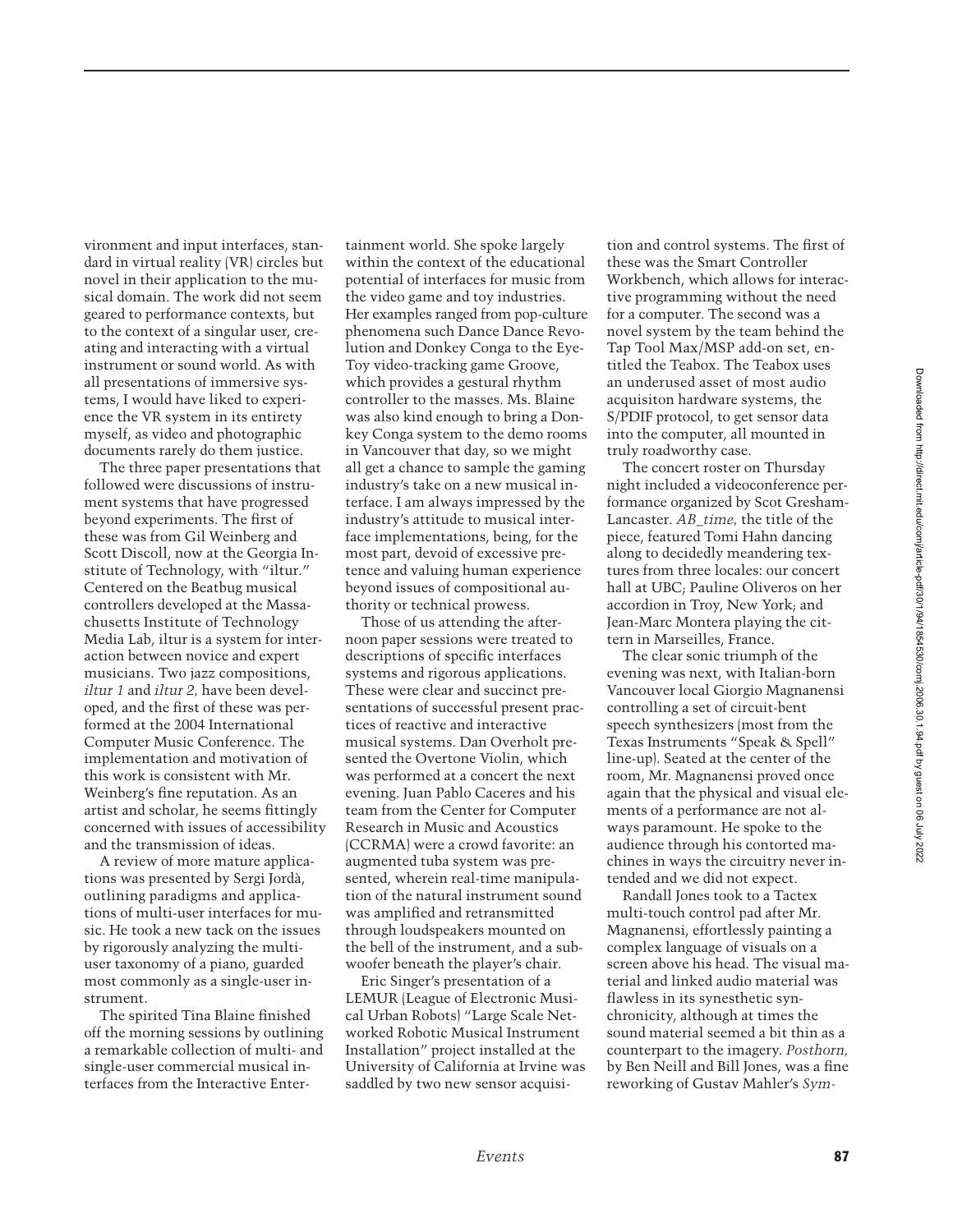*phony No. 3* into atmospheric lapping through Mr. Neill's self-designed "mutantrumpet." Laetitia Sonami lent her unusual blend of theatrical showmanship and finessed interface design, performing her "Lady's Glove" gestural controller in a piece entitled *The Appearance of Silence (The Invention of Perspective).*

The first evening's concerts were rounded out by a much-talked-about collaboration between renowned Cuban jazz pianist Hilario Duan, percussionist Andrew Schloss, and violinist Irene Mitri. Mr. Schloss uses a Radio Drum system to effect and re-digest captured portions of the pianist's playing, although on this occasion the sonic material being actuated by the percussionist seemed a little less enticing. Midi-synth bongo and conga samples didn't make for fitting accompaniment to Mr. Duan's playing and Ms. Mitri's ruminations on strings seemed slightly out of place in it all.

A standout aspect of this year's NIME conference was the inclusion of improvisation sessions, organized by Ajay Kapur of the University of Victoria. These were held at various times throughout the three days, and despite some confusion with regards to how "open" these sessions in fact were (many people reportedly hoped to show up, instrument in hand, when in fact one had to sign up for an allotted session prior to the conference), they were certainly a step in the right direction. I was lucky enough to participate in one such session, and whatever the overall musical outcome, there is certainly value in organizing more activities where music is the explicit conversant language at a conference centering on music. I would have loved to see a full-on jam, for example, involving all the lovely controllers and sound makers that Don Buchla carted up from California. Music is, after all, for many of us still

a less cumbersome means of communication than the unwieldy awkwardness of the English language.

#### *Friday May 27, Reviewed by Margaret Schedel*

I thought the most successful presentations were those that combined a paper or poster with a performance. I know that it isn't feasible to have a one-to-one correspondence between papers and performances, but I do believe the composers/creators of pieces selected for performance should have an automatic option to have a poster. There is only so much information one can convey in program notes, and it would be nice to have a centralized discussion about the technology behind a work. I was much more receptive to the aesthetics of a performance when I wasn't trying to figure out the technology.

Roger B. Dannenberg, Ben Brown, Garth Zeglin, and Ron Lupish authored the paper "McBlare: A Robotic Bagpipe Player," which describes the technology behind the piece performed later that night. The robot consists of a custom-built air compressor and electro-mechanical relays connected to rubber pads which open and close holes on the chanter in response to MIDI messages. Mr. Dannenberg's musical work *McBlare* was a joyous racket of trills and runs faster than any human could have played. He wheeled their creation out on stage, turned on the compressor, and stood back to watch it work with a slightly bemused expression on his face. Thankfully, he had earplugs in. The piece itself was a mélange of Scottish folk motifs which translated very well into MIDI, perhaps because (forgive me, Roger) the bagpipe is not the most expressive of musical instruments. The work was, however, very musically satisfying, and the audience gave it a thunderous cheer.

Dan Overhold also had a paper and piece: his *Duet for Violin + Violinist* and corresponding paper dovetailed nicely. As mentioned above, Mr. Overhold presented his paper on Thursday, and it was rewarding to see the violin, which was described in such technical terms, turn into an expressive instrument onstage the next evening. The performance was nearly half over before he actually bowed a note on the string; most of the performance consisted of gesture control, and I felt it was a bit unbalanced. The overtone violin has six strings and I wished for more amplified acoustic sound—the lower strings especially had a dark and subtle timbre. This piece was another that married folk elements, in this case fiddling, with technology.

Suguru Goto's *VirtualAERI II* used another violin controller, the Super-Polm, a virtual violin. Unlike the Overtone Violin, the SuperPolm does not have actual strings; it models the gesture of violin performance, using touch sensors instead of strings on the fingerboard and resistance sensors on the bow. In addition to these sensors there is an eight-button keyboard on the body of the instrument. Mr. Goto is a natural performer, and his gestures were musically sensitive. It seemed that the sensors did not always work—sometimes a large gesture did not have a corresponding reaction in the sound or interactive video. Nonetheless, there were some very beautiful moments with the performer silhouetted against a wash of abstract video while a thick sound evaporated into the hall.

Ulrich Maiss and Joseph "Butch" Rovan in *Return of the Habaneros* and *Hopper Confessions,* respectively, also used gesture to great effect in their works. With Mr. Maiss on cello and Mr. Rovan on bass clarinet the audience had a great time listening to two European free-jazz–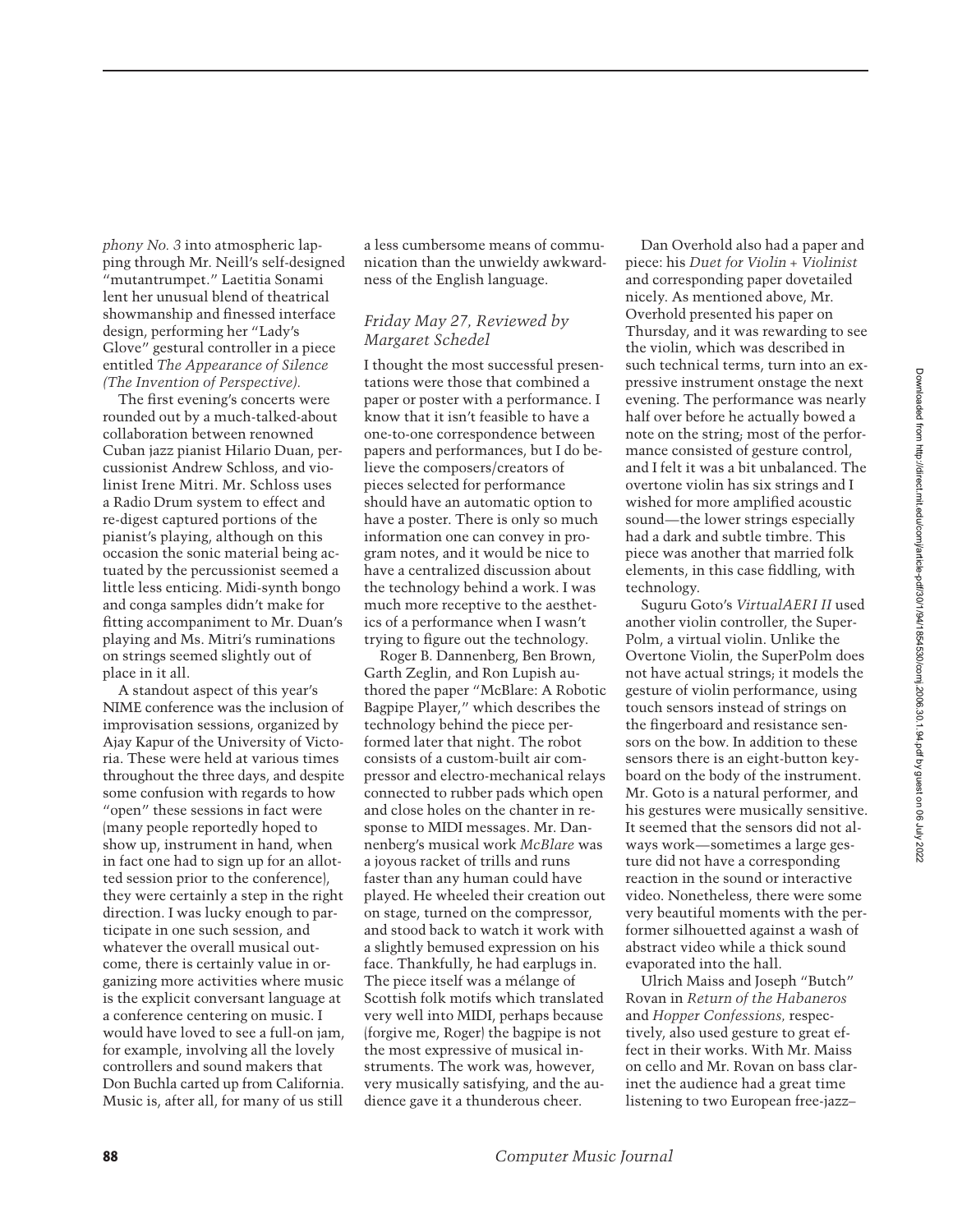influenced works. They had a lot of fun onstage together in *Return of the Habaneros* at points playing air cello and air clarinet; Mr. Maiss also used that energy to good effect in his solo performance of Mr. Rovan's work. I have seen *Hopper Confessions* a number of times now, and I thought this was one of the best performances.

It was refreshing to see so many interactive performances that did not involve people hunched over laptops. Toichi Nagashima's *Wiggle Screamer II* was a fun example of the Japanese approach to this aesthetic challenge. Wearing sensors on his arms and using a light harp interface, Mr. Nagashima entertained the audience with a pop-inspired pentatonic confection. At times it was a little like looking at a virtuosic Dance Dance Revolution performance as boxes on the screen moved in time to his arm slaps while MIDI bells played.

*Mocap Performance Instrument,* by R. Luke DuBois, Luibo Borrisov, and Beliz Demicioglu, used both motion-capture information from a studio and live video-tracking in a work for dancer with interactive music and video. The video consisted mainly of abstracted line drawings from the motion-capture sessions, some of which were more pleasing than others. The piece had no real hard edges—the dancer trailed scarves of sound behind her as she moved and it was very soothing to hear the piece come to rest after the dancer stopped moving. I wasn't sure if the sounds were recorded noises of dancer friction, but it seemed that way to me and it was a compelling way to bring the sonic world closer to the dance world.

I would have liked to see a performance using David Topper and Peter V. Swendsen's "Wireless Dance Control: Pair and WISEAR," a general purpose interface to a wide variety of sensors and gestural controllers. Developing a flexible and powerful system for tracking dancers has been a challenge, and I am looking forward to using their product that combines a small LINUX-based wearable single-board computer with a wireless transmitter. Users solder in their own sensors, and the computer can be powered by 7-V batteries.

Other research that may be applicable for motion tracking has been done by Alain Crevoisier and Pietro Polotti. "Tangible Acoustic Interfaces and their Applications for the Design of New Musical Instruments" describes a technique whereby using only audio signals a computer can detect contact points of users interacting with the surface of solid materials. The resolution was astonishing from using just two piezo contacts. Sadly, there was not enough time to set up a demo of this "acoustic holography," but I am just as excited as the authors to be able to create controllers out of any surface.

Many papers this year seemed to specifically reference NIME. I'm not sure if the authors submitted only to NIME, or if they tailored their papers accordingly, but I was a little disturbed by the amount of conference referencing going on in the papers. Sageev Oore's "Learning Advanced Skills on New Instruments (Practising Scales and Arpeggios on your NIME)" was one such paper, yet I found its contents compelling. Much is made of new instrument design, but often not enough time is taken to practice the new instruments. I am eagerly awaiting the next Clara Rockmore, whichever new musical instrument she might play.

## *Saturday May 28, Reviewed by John P. Young*

The final day of the conference kicked off with a keynote presentation from Bill Buxton, a man with

strong opinions based on decades of experience as a researcher in computer music and human–machine interaction. He made his position clear from the start, stating that tape playback sucks as a performance idiom, and that sitting behind a laptop computer screen mousing around is more or less the same thing from an audience perspective. This particular religious war has been well flogged already, but it still seems to be a good way to get everyone's attention early in the morning. And Mr. Buxton backs up his gauntlet-throwing unusually well. He noted that the transition from analog to digital sound gained stability and predictability, but lost a wealth of interesting controller interfaces and thus an important immediacy of engagement with manipulating sound while performing. He described various environments he has worked on, emphasizing that the interfaces were purposedirected, optimized for the task at hand, be it composition, orchestration, or performance, expanding the notion of context-sensitivity to include the entire interface rather than just a few tools or menus as is most often the case today.

One graphic user interface (GUI), in an application called "Scriva," had some useful features that aren't readily available anymore, such as an amplitude-context piano roll display and multiple flavors of notation that could be toggled for differently weighted views of musical events: score, Music V code, timbre clusters, etc. Another performance GUI displayed multi-dimensional parametric control data on a single screen, oriented toward real-time adjustments of tempo, amplitude, filtering, etc., using a tablet "mouse" as well as reflecting parameter mapping to other tactile continuous controllers. These clearly valuable, extinct features reminded us that there are many excellent ideas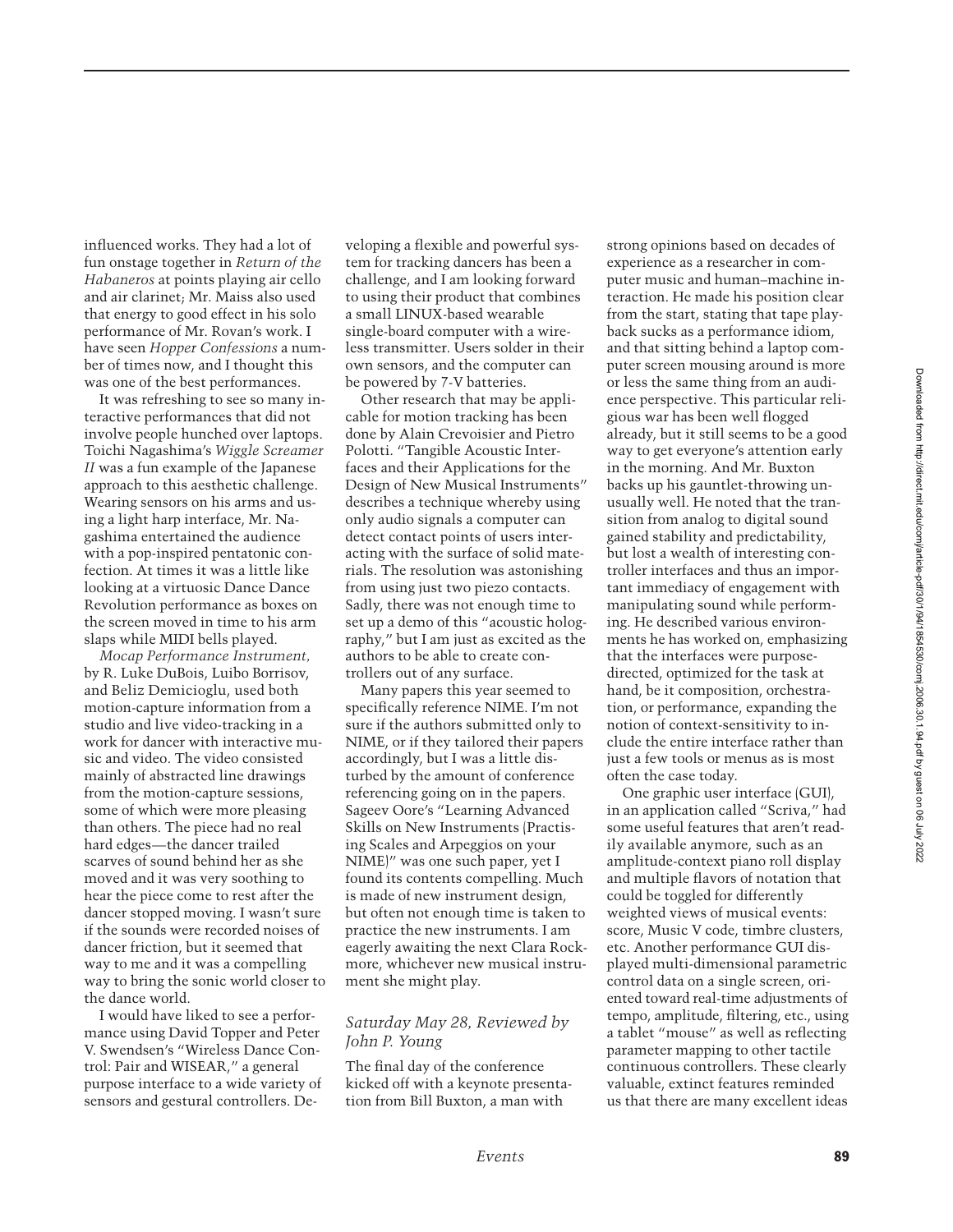out there that have already been validated but continue to languish waiting for someone more interested in exceptional design than reinventing the wheel in their own image.

Mr. Buxton went on to assert that it is critical for performance instruments and systems to have the capacity to adapt between different acoustic environments, i.e., concert halls, in order to create comparable exceptional musical experiences for audiences in any space. Later he discussed the advantages of a virtual control console based on a large touch-sensitive tablet, with cardboard cut-out overlays emulating sliders, buttons, and other structured controls, allowing simple switching between controller layouts for various purposes using a single piece of fairly simple hardware. Having impressed us with the depth of his thought and decades of work on the subject, he ended by reinforcing his initial assertion that just like sound itself, gesture is a language underpinning the relationship between performer(s) and audience. Mastering that gestural dialogue is essential to creating a theater of performance, that environment in which the inspiration of musicians feeds the exhilaration of audience and back again in wonderful reciprocity. Documentation of much of Mr. Buxton's work can be found at his Web site (www .billbuxton.com).

The morning paper session, "Voice, Gestural Control and Multimodality," was relatively entertaining, always a bonus for those of us who eschew imbibing massive doses of caffeinated beverages, and a couple of presentations in particular stood out. Elliot Sinyor showed off his "Gyrotyre," a small (30 cm) bicycle tire attached to a hand grip, able to spin freely around its axis, with a wealth of attached sensors including rotational speed, dual-axis acceleration,

gyroscopic orientation, and forcesensing in the grip. Some basic mappings showed that the controller could be fun to use as well as fun to watch. Michael Lyons demonstrated sonification of facial expressions, which was not only hilarious but also showed potential for meaningful interpretive mappings as the system evolves towards finer granularity and integrative analysis of multiple expressive features. It will be exciting to see the potential of these innovative interfaces applied to more musically sophisticated purposes.

The afternoon paper session, "Learning, Tools + Connectivity," showcased some interesting projects as well. Art Clay discussed "Going-Publik," a distributed coordinated collaboration using handheld electronics. Essentially, the participant performers use wearable computers as instrument and global positioning system (GPS) tracking interfaces, with a dynamic score projected on their eyepiece monitors as they traverse a city. Niels Böttcher then presented "Connecting Strangers," an attempt to create spontaneous sonic interactions between passengers waiting on opposite train platforms. The project team tried several approaches to balancing the imperatives of being sufficiently accessible to learn and enjoy within a few minutes's time, with enough challenge to hold participant interest after they "figured it out." The interactive aspects of the work turned out to be the most difficult, with additional work and experimentation planned to encourage players to not only explore their own "side" of the sound, but cooperate across the tracks as well. Mark Havryliv described "Pocket Gamelan," essentially a cross-compiler that can translate a Pd patch seamlessly into Java 2 Micro Edition (J2ME) code for deployment onto a mobile phone or other portable device that supports J2ME. He demonstrated live conversion of several fairly complex patches and successful testing in a desktop emulation environment, an already impressive feat that will surely become even more so with further refinement.

Saturday evening's concert began with Thomas Ciufo's *Beginner's Mind,* shakuhachi slowly fading in, maintaining a sense of time being stretched and extended, with a haunting sustained atmospheric environment throughout. Then *Cybersong* by Paulo Maria Rodrigues, Luis Miguel Girão, and Rolf Gehlhaar took us in a decidedly more dramatic direction. A static noise began with house lights still up—technical difficulty or beginning of the piece?—then Mr. Rodrigues walked down the house right aisle, donning a tux jacket as he mounted the stage. A grand "O freunde!" yielded to falsetto sostenuto which then recycled through electronics in an eclectic cascade of conscious chaos. A later section turned into a hilarious remix of the recited text: "A fish is a machine that preserves genes in water. A monkey is a machine that preserves genes up trees." This segued into manipulation of "radio" waves via clownish mouthpiece. Overall, the piece was disjointedly non sequitur, but brilliantly performed, concluding with maniacal laughter building through feedback to a final "Shut Up!"

Next came Elaine Chew performing Ivan Tcherepnin's *Fêtes (Variations on Happy Birthday)* as an interlude, eloquently played. It seems a little dangerous to include compelling purely acoustic work on the same program as highly experimental material, as the inevitable comparison underscores just how great a journey we have left ahead of us. *Ye Ying Di* [Nightingale Floor] by Margaret Schedel, in collaboration with video artist Charles Woodman and choreog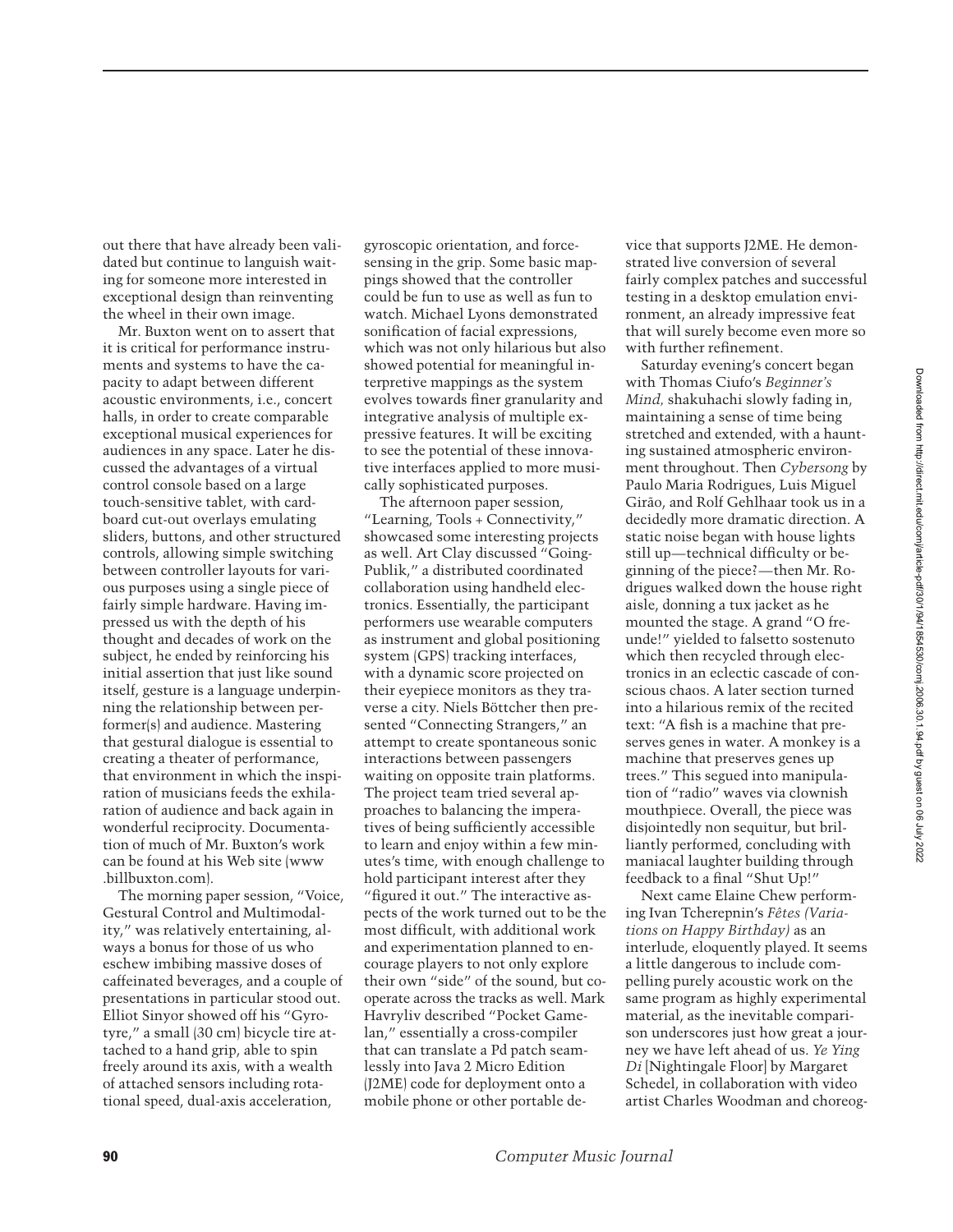rapher/performer Alison Rootberg, started with a strikingly costumed Rootberg all in white, arms and legs illuminated in patterns of neon wire, gently and gracefully unfolding in front of projected video. The movement and imagery combined evocatively at times, with real-time capture of the dancer's glowing lines sensitively blended into the mix. However, due to limitations of the stage setup, it was difficult to cognitively integrate the dancer and the background into a coherent union. Discerning the relationship between Ms. Rootberg's movement and her influence on the sound and video was also challenging, in part because there was clearly something so almost there that I yearned to feel a satisfying connection instead of just giving up on the idea. Having seen this work a few times before, I was aware that many of the wonderful elements I had previously witnessed were not entirely operational for some reason, which left me wishing that this audience could have experienced more of its full intention. Even though we have learned to be forgiving when it comes to new music, it's always a shame when technical issues restrain the artistic blossoming of a lovely piece.

Jamie Allen attacked what appeared to be a suitcase full of noise in *boomBox,* to great theatrical effect. It might be a stretch to call it music, exactly, but it was tremendously expressive, surprisingly funny, and highly entertaining from beginning to end. Afterward, David Birchfield on sensorextended percussion and Curtis Bahn on electronically enhanced vertical bass performed *Improvisations,* a structured exploration of the capabilities of their instruments and the relationships between them. While both players are very skilled and sensitive, somehow here they seemed to be inhabiting completely different,

incompatible sound worlds, with the timbres simply refusing to gel. This might have been less problematic if the sounds had been warmer and more inviting in general.

Finally, Dan Trueman performed *BoSSA Studies,* three short pieces for his Bowed-Sensor-Speaker-Array instrument. The first, *Vocalise,* sampled Mr. Trueman's voice through headset microphone as material for transformation and manipulation. The second piece, *Lobster Quadrille,* is becoming a classic, a setting of the poem from Lewis Carroll's *Alice in Wonderland.* The composerperformer persuasively showed how a very satisfying intuitive connection can be forged between gesture and sound, even in a fairly abstract relationship such as "playing" text samples with violin technique. The last piece, *Tetha,* included Tomie Hahn performing shakuhachi. The acoustic and electronic spaces integrated well, with the shakuhachi plainly the dominant element, the BoSSA seeming to function primarily as effect and atmosphere. Unfortunately, near the end Ms. Hahn began barking and then things went swiftly downhill, leaving me to wonder why so much electroacoustic music forms contrast against lyricism by playing the crazy card. Is it discomfort with using our medium as a means of expressing serious sentiment, or are we really all just that wacky?

# **Publications**

## **Arun Chandra, Editor: When Music Resists Meaning: The Major Writings of Herbert Brün**

Hardcover/softcover, 2004, ISBN 0- 8195-6669-1/0-8195-6670-5, 350



pages, illustrated, CD-Audio, US\$ 70.00/29.95; Wesleyan University Press, 215 Long Lane, Middletown, Connecticut 06459, USA; telephone 860-685-7711; fax 860-685- 7712; Web www.wesleyan.edu/ wespress; distributed by University Press of New England, Order Department, 37 Lafayette Street, Lebanon, New Hampshire 03766, USA; telephone 800-421-1561 or (+1) 603-643- 7110; fax (+1) 603-643-1540; Web www.upne.com/0-8195-6669-1.html.

*Reviewed by Ross Feller Oberlin, Ohio, USA*

Born in Berlin in 1918, Herbert Brün left Germany and went to Palestine shortly after the Nazis assumed power. In Palestine he studied composition with Stefan Wolpe, Eli Friedman, and Frank Pelleg at the Jerusalem Conservatory. In 1948 Leonard Bernstein brought Brün to Tanglewood, in Massachusetts, to continue his studies. Shortly thereafter he attended Columbia Univer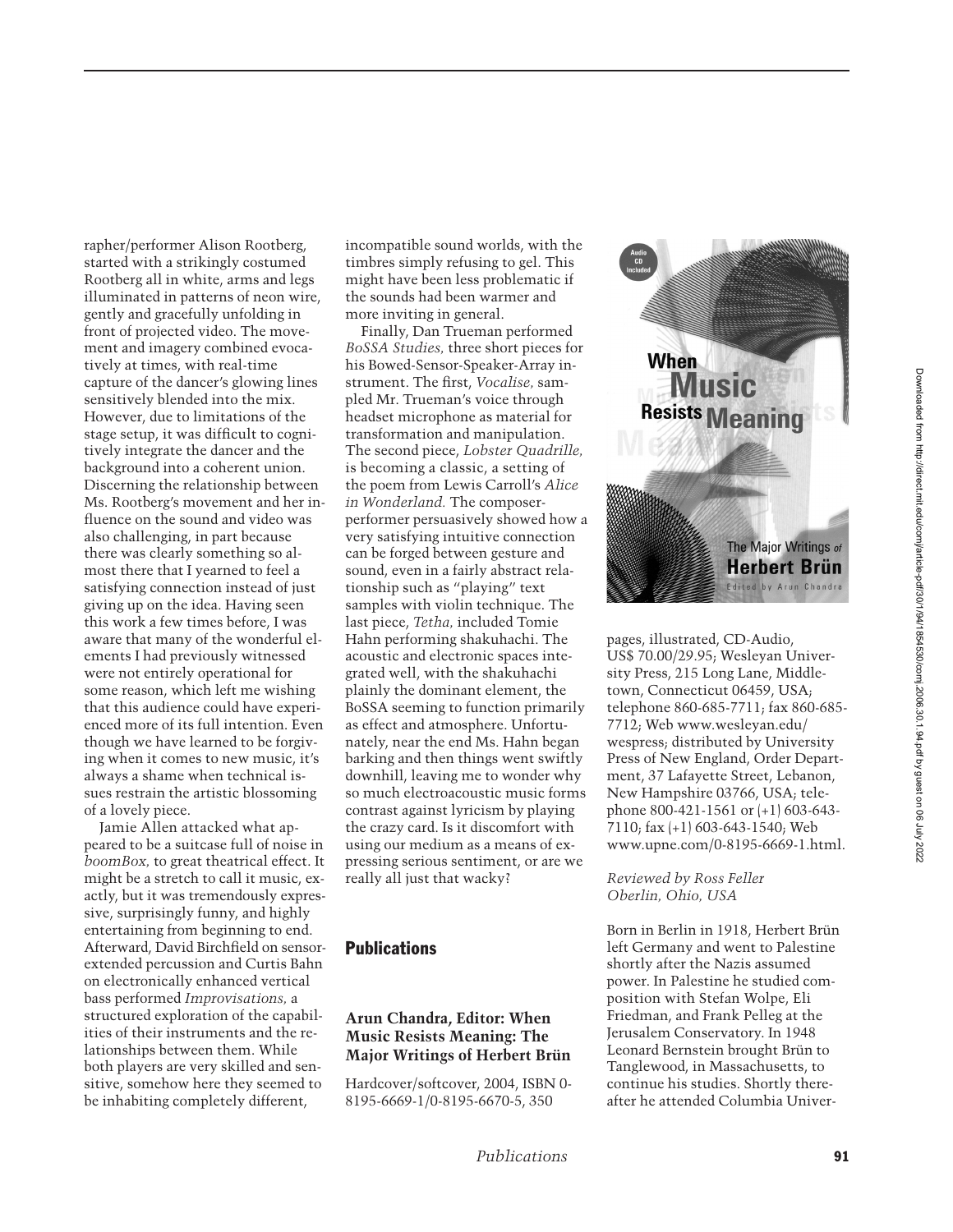sity for a year of graduate work. From the mid 1950s until he finally settled in Illinois he worked at the now wellknown electronic music studios in Paris, Cologne, and Munich, producing some of the earliest examples of non-serial electroacoustic music. He also gave lectures throughout Europe and the USA on the function of music in society.

In 1962, after one such lecture tour, Lejaren Hiller invited Brün to join the faculty of the University of Illinois at Urbana-Champaign. He accepted Hiller's offer in part because he wanted to work with the computer systems then available there. Brün entered a compositional environment that thrived on collaboration with other disciplines including electrical engineering, cybernetics, and cognitive theory. He co-taught courses with Heinz von Foerster on cybernetics, composition, cognition, and social change. Mr. von Foerster helped establish the field of cybernetics and, most importantly, developed the notion of a second-order cybernetics which focused on selfreferential systems and behaviors. The concepts behind second-order cybernetics, such as von Foerster's slogan that, "The world, as we perceive it, is our own invention," resonated with Brün's own ideas about meaning and perception.

After taking over Hiller's Seminar for Experimental Music in the late 1960s, Brün began to implement some of his most radical formulations about music and language. He was also a conductor. Included in the many performances of contemporary music that he led are American premieres of György Ligeti's *Aventures* and *Nouvelles Aventures.* In the mid 1970s Brün helped the Computer Music Association get its start. He hosted conferences at the University of Illinois in 1975 and 1987, and was the keynote speaker at the 1985 conference (held at Simon Fraser University, Burnaby, British Columbia, Canada).

With the recently published *When Music Resists Meaning: The Major Writings of Herbert Brün* by Wesleyan University Press, the opportunity arises for a re-assessment of Brün's many contributions to the world of contemporary music. His compositional and pedagogical practices were grounded in information theory, cybernetics, and dispersionist philosophy. He argued for the purposeful recognition of the social and political significance of composition, and against the tendencies of language to preempt thought. At the time of his death in 2000 Brün left behind a half-century's worth of compositions, playful and polemical texts, computer-generated artworks, and a group of zealously devoted former students.

In 1991, Brün and several of his closest students formed what is now called the School for Designing a Society, a non-affiliated institute based in Urbana, Illinois, dedicated to the critical examination of society, language, and music. Members of the school have collaborated and toured with Patch Adams, the famous clown-doctor and subject of a Hollywood movie starring Robin Williams. Though Brün's legacy mostly continues in the work of his former students, his thought has significantly impacted many other composers and performers throughout the world.

One of the primary functions of Brün's compositional praxis was to uncover possibilities for new significance, while opposing the reification of meaning inherent in the acts of recognition and appropriation. His thoughts on these matters are detailed in various essays, interviews, and prose pieces contained in *When Music Resists Meaning,* a wonderful

compendium of Brünian thought expertly edited and compiled by former student Arun Chandra. Several other former students ably assisted him. This project, clearly a labor of love for Mr. Chandra, began to take shape in 1985. His work consisted of everything from collecting and editing Brün's articles, interviews, and lectures to writing new output routines to generate Postscript code in order to print Brün's computer-generated graphics (several of which are reproduced in the book). He also helped produce the accompanying compact disc, which features performances of Brün's compositions by the LaSalle Quartet, pianist John Tilbury, percussionist Michael Udow, and the Percussion Group Cincinnati, along with three of his best-known electroacoustic pieces.

*When Music Resists Meaning* (WMRM) is divided into six sections: "Listening," "Composing," "Composing with Computers," "Cybernetics," "Poetry and Plays," and "Postlude: Appendices." The first two sections contain unpublished manuscripts and lectures, as well a previously published essay and interview from *Perspectives of New Music,* a Guest Editorial from *Keyboard Magazine,* and an important essay, "For Anticommunication," that first appeared in *Words and Spaces: An Anthology,* edited by Stuart Saunders Smith and Thomas Delio (Lanham, New York: University Press of America, 1989).

In this latter essay, Brün lays out his argument for new music based upon an idea he terms "anticommunication," and describes how he attempted this in several of his compositions. Anticommunication is essentially a provisional device used in retarding the natural decay of information, which occurs when the process of meaning assignment, or *semiosis,* is stalled or comes to a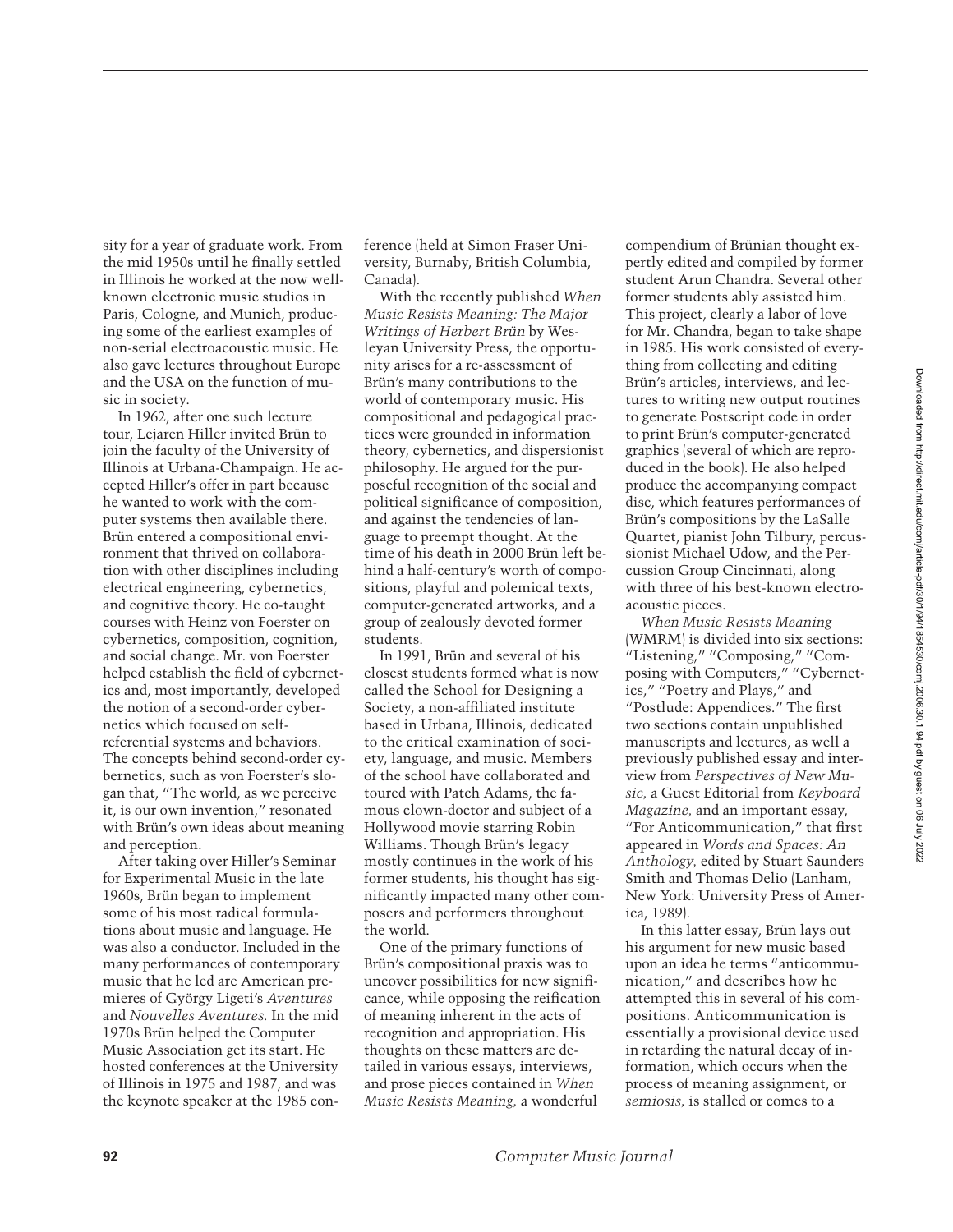standstill. Brün defines anticommunication as

> an attempt at saying something, not a refusal to say it. Communication is achievable by learning from language how to say something. Anticommunication is an attempt at respectfully teaching language to say it. It is not to be confused with either noncommunication, where no communication is intended, or with lack of communication, where a message is ignored, has gone astray, or is simply not understood. Anticommunication is most easily observed, and often can have an almost entertaining quality, if well-known fragments of a linguistic system are composed into a contextual environment in which they try but fail to mean what they always meant. (WMRM, p. 63)

According to Brün, all musical materials, gestures, and forms inevitably lose what might be called their freefloating signification potential whenever listeners, composers, and/or performers *fail* to anticommunicate. This was no small matter in Brün's world because he saw this as a move from playfulness toward violence. He held that "the insistence on communication ultimately leads to social and physical violence . . . Anticommunication ultimately leads to the insistence on composition and peace" (from *My Words and Where I Want Them,* p. 48).

The third and fourth sections of WMRM contain various essays about computers and technology, first published in books such as *The Computer and Music, On the Wires of Our Nerves: The Art of Electroacoustic Music,* and *Composers and the Computer.* Brün covers a wide range of topics relevant to composers of computer music, including such

things as artificial systems, secondorder cybernetics, and algorithmic composition.

The fifth section contains samples of his aphoristic poems and playful theatrical skits. The postlude contains a brief biography, detailed lists of Brün's compositions and publications, program notes he wrote for many of his compositions, a technical description of his computergenerated graphics, a short glossary of terms, and a poignant essay entitled "Paradigms: The Inertia of Language," written by his wife, poet Marianne Brün.

At times acerbic and hard-hitting, WMRM showcases the "brutally charming" (the author's terminology) notions that Brün first introduced to his American colleagues and students over four decades ago. Ultimately, the sense of bewilderment or alienation in his work served to probe and extend his ideas about freedom and human understanding. I close with a personal remembrance that is emblematic of Brün's public discourse. I recall a post-concert question and answer session at the University of Illinois at which a student pointed to one of the composers and asked why he had written such a "cold" and "calculated" piece. Before an answer was given Brün turned toward the student and said, "So, you listened without a heart, did you?"

Herbert Brün's music is published by Smith Publications (2617 Gwynndale Avenue, Baltimore, Maryland 21207, USA; Web www .smith-publications.com). His recordings are available from Centaur, Non Sequitur, Opus One, CRI, and the University of Illinois Experimental Studios labels. His compact disc recordings and books are available from www.nonsequiturpress.com/. For more information, consult the Brün Web site (www.herbertbrun.org).

## **Jim Aikin, Editor: Software Synthesizers: The Definitive Guide to Virtual Musical Instruments**

Softcover, 2003, ISBN 0-87930-752-8, 304 pages, illustrated, foreword by Bob Moog, CD-ROM, US\$ 29.95; Backbeat Books, 600 Harrison Street, San Francisco, California 94107, USA; telephone (+1) 415-947-6615; fax (+1) 415-947-6015; electronic mail books@musicplayer.com; Web www .backbeatbooks.com/.

*Reviewed by S. Lyn Goeringer Seattle, Washington, USA*

*Software Synthesizers: The Definitive Guide to Virtual Musical Instruments,* edited by Jim Aikin, is a collection of product reviews from *Keyboard* magazine. The focus of the book is to introduce the reader to some computer music/electronic music products that are on the market, provide insight into these products, and introduce the reader to basic electronic music concepts by providing simplified definitions for concepts such as MIDI, FM synthesis, and sampling rates.

The book has some immediate limitations. The first and foremost is that it is a collection of product reviews for products that are either now obsolete or have greatly evolved since the initial publication of the work. An easy example of how much has changed is the book's statement that Max/MSP does not run on Mac OS X. It is important to remember when reading this book that the specifications given for each product as well as their pricing and availability have changed a great deal in the past few years. If you find yourself interested in any products discussed in this book, it would be strongly advised to find out if the product is still available, what its current specifica-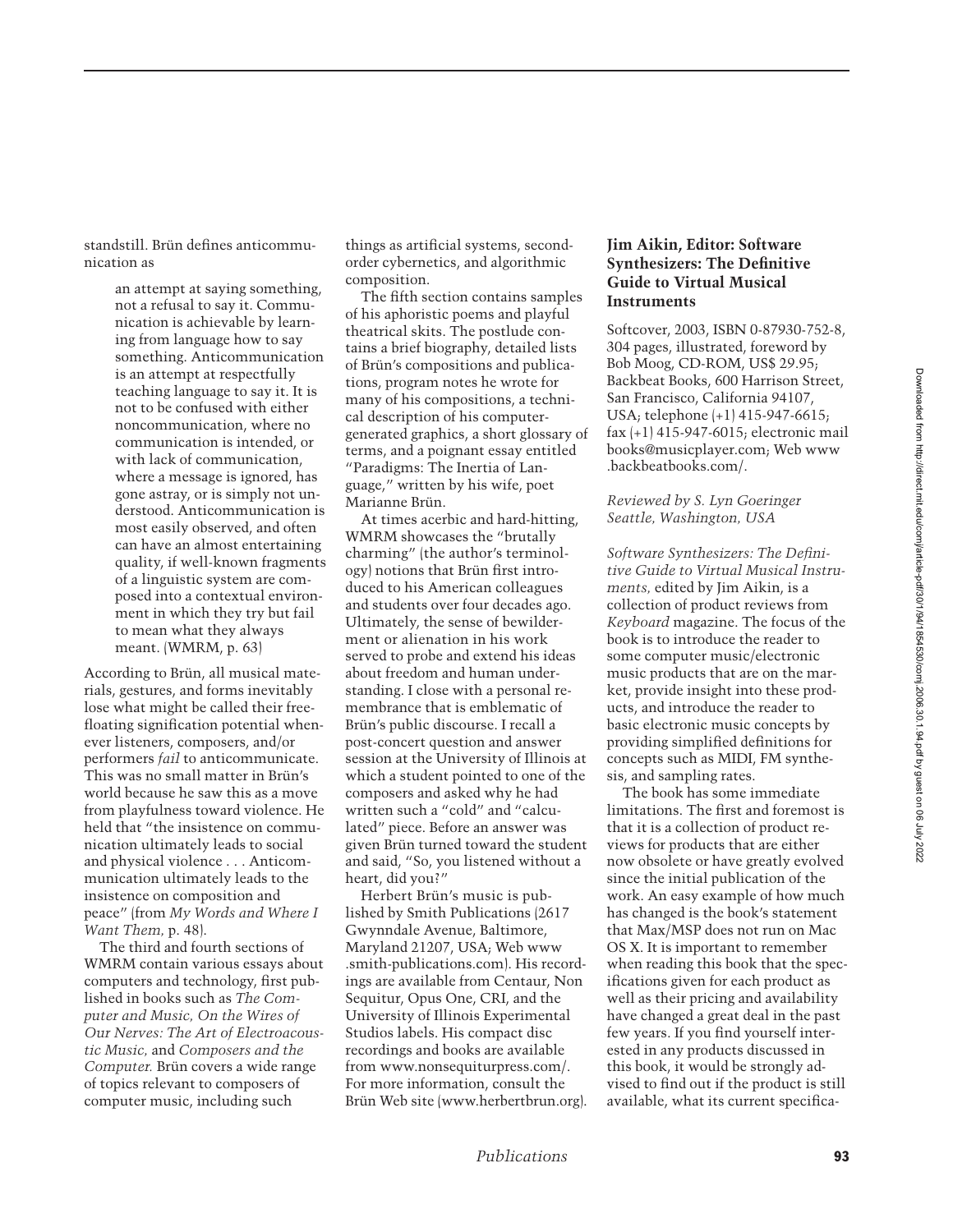

tions are, and what the current price is. This being said, however, the book does offer some useful information to the novice computer musician.

The format of the book is simple to follow, and the language is conversational. The book begins with simplistic definitions of what synthesizers are, how they can be implemented as software, and how these can apply to your home computer along with what other types of options there are. All of these discussions are laced with some amount of humor. When new concepts are introduced, Mr. Aikin provides a brief and simple explanation of terms. These explanations are not designed to teach you how to operate a specific device or how to fully understand a specific concern (such as the mathematical concept of floating-point), but merely to break down how to apply a rating or manufacture spec sheet to the functionality of a program. The final chapter of the book is perhaps the one most useful to the novice as it offers an easy-to-understand introduction to basic synthesis concepts.

The book is a collection of product reviews. Each chapter begins with a basic introduction of what types of

products are to be reviewed. The classes of items reviewed are: software that models its sounds on real instruments (such as the Steinberg Model-E Software Mini-Moog), virtual-analog suites (such as Native Instruments Absynth or the VirSyn Tera), virtual rack systems (Reason, Image-Line Fruityloops), sample players (Tascam GigaStudio, Ableton Live), design suites (Cycling '74 Max/MSP), and percussion modules (Waldorf Attack, Steinberg LM4 Mark II). There is only scant discussion of products such as Digidesign Pro Tools, Steinberg Cubase, Mark of the Unicorn Digital Performer, or Cakewalk Sonar. These are mentioned only to recommend them as host applications for plug-in "softsynths" and as being an important aspect of home studio design. On the whole, the book is devoted to software that generates sounds, and is less interested in the sequencing and combination of sounds.

As noted, the reviews are collected from *Keyboard* magazine, and are basically reprints of articles. Where possible, Mr. Aikin has supplied information regarding changes from the time of an article's original print date. Each review follows a similar format: an overview of the product, a description of what happened when the reviewer ran the software through its paces, and what the opinion is of each reviewer.

The book comes with a DVD-ROM containing a collection of demonstration plug-ins from Ableton, Antares, Arturia, BitHeadz, IK Multimedia, LinPlug, Native Instruments, Propellerhead, Seer Systems, Software Technology, and VirSyn. The demos are for either Macintosh or Windows, with some software working on both platforms, and there are a few fully functional freeware programs provided, such as Soundforum Synth from Native Instruments.

For many of the programs, there are also MP3 files available so that you can hear what the potentials are for the software in its full format.

Though this book has many limitations, primarily the datedness of the reviews, it is useful for the novice as it offers great introductory information to what is involved in electronic and computer music, and it also provides detailed descriptions as well as easyto-access demonstrations of software that has been available in the past (in many cases, versions are still available of these plug-ins). Whether the book helps one to purchase the various pieces of software discussed is less important than having access to information for what is possible, and in this the book offers some great overviews. It is much less useful for the moderateto-advanced computer musician, as it is geared toward newcomers and the information is not current. It is possible to hunt down the reviews in the book by looking through archives of *Keyboard* magazine, though markedly less convenient.

## **Portraits Polychromes: John Chowning**

Softcover, 2005, ISBN 2-87-623-164- 6, 122 pages, €13; GRM Institut National de l'Audiovisuel, Maison de Radio France, 116 avenue du Président Kennedy, 75220 Paris, France; telephone (+33) 1-56-40-29-88; electronic mail grm@ina.fr; Web www.ina.fr/grm/acousmaline/ polychromes; Éditions Michel de Maule, 41, rue de Richelieu, 75001 Paris, France; telephone (+33) 1-42- 97-93-48.

*Reviewed by James Harley Guelph, Ontario, Canada*

This slim volume on John Chowning is the seventh in the *Portraits poly-*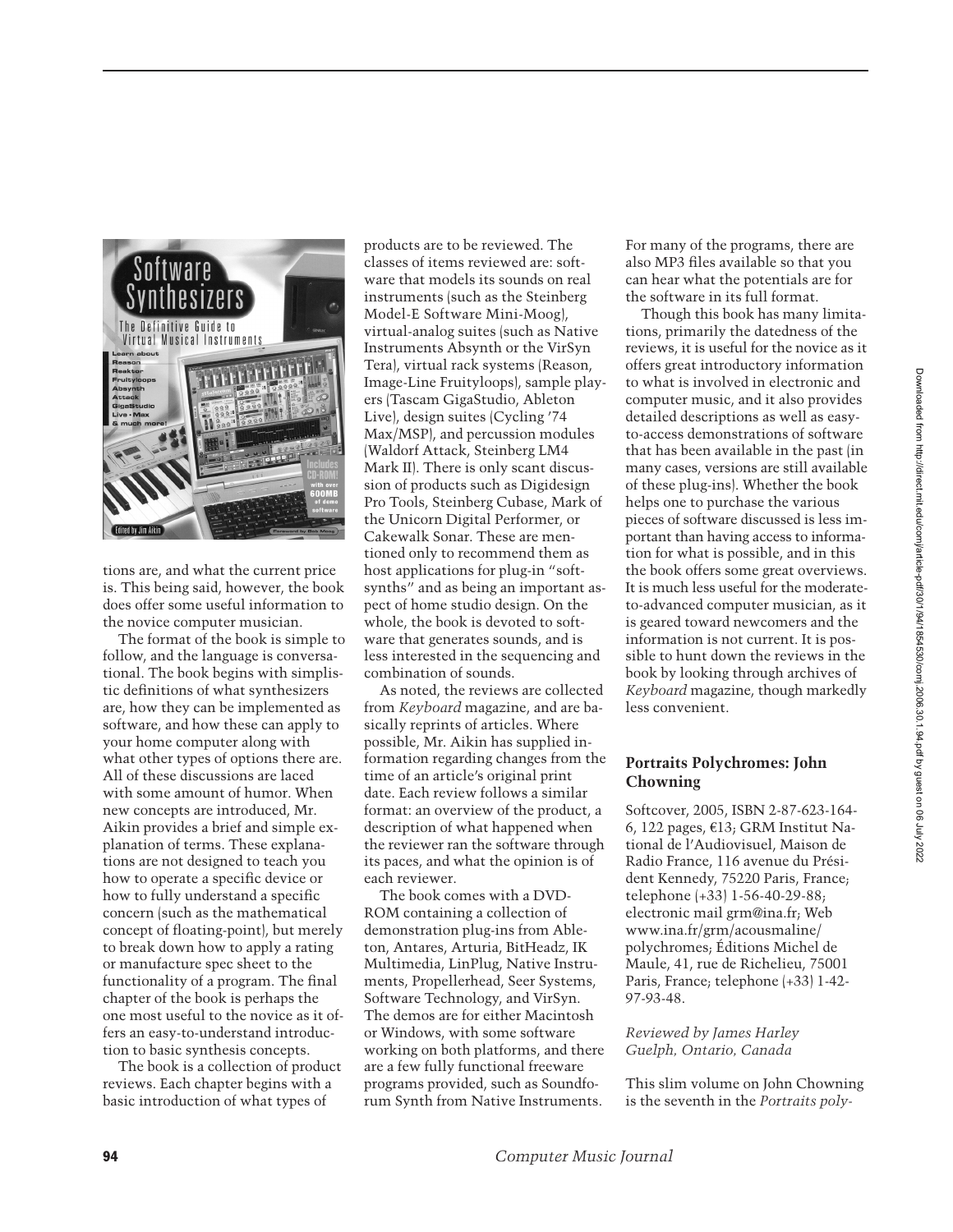

*chromes* series published by the Groupe de Recherches Musicales/Institut National de l'Audiovisuel (GRM/INA) in cooperation with the Centre de Documentation de Musique Contemporaine (CDMC). Other volumes in the series have highlighted Jean-Claude Risset, Luc Ferrari, Bernard Parmegiani, Gilles Racot, François Bayle, and Ivo Malec.

John Chowning's work is central to the field of computer music, but his publications and compositional output have been relatively sparse. For all his work on digital frequency modulation and spatialization, his efforts to establish and maintain the Center for Computer Research in Music and Acoustics (CCRMA) at Stanford University, and his mentoring of generations of computer musicians, this is the first volume entirely devoted to Mr. Chowning's life and work. One can only wonder at the state of things in America that such an important publication would arise only in France, and in French. Regardless, Daniel Teruggi, Pierre-Albert Castanet, and Évelyne Gayou

are to be lauded for their efforts in spearheading not only this volume but the whole series. If you do not read French yet, now would be a good time to start, as the *Portraits polychromes* series is an extremely valuable addition to scholarly resources on computer and electroacoustic music. In particular, I would note the innovative and highly informative Web sites connected to each volume (consult www.ina.fr/grm/acousmaline/ polychromes and follow the links to the individual sites), which include, among other things, graphic analyses of selected pieces presented in conjunction with audio playback of the music. (It was on this site, for example, that I discovered that Mr. Chowning has just recently completed a new composition, *Voices,* his first since *Phoné* from 1981.)

This volume on John Chowning opens with an extensive interview with Évelyne Gayou, a composer associated with GRM/INA, serving there as Director of Publications. Over 18 pages, this interview covers much of his career, from his early studies with Nadia Boulanger, to his work at the Artificial Intelligence Lab at Stanford University, to the establishment of CCRMA, and so on. I was rather surprised to learn that Mr. Chowning had been turned down for tenure by Stanford in 1973. This was after he had published his work on FM synthesis! Luckily for the university, the decision was eventually overturned, and the millions of dollars in royalties from Yamaha thereafter accrued to the school's coffers, turning out, apparently, to be one of the most lucrative licenses in the university's history. In this interview, we are also reminded of the close connection between the work in computer music at Stanford and the establishment of the Insitut de Recherche et Coordination Acoustique/Musique (IRCAM). Mr. Chowning served as a

consultant to Pierre Boulez and others during the planning stages of IRCAM, and spent time at IRCAM pursuing research on voice synthesis later. Indeed, IRCAM was in certain respects modeled on CCRMA, and the strong relationship established in the 1970s has continued. Notably, both *Stria* and *Phoné* were produced as a result of commissions awarded to Mr. Chowning by IRCAM.

After the interview, there is a short article by Mr. Chowning himself, dating from 2004, titled "Composer le son lui-même" [Composing the Sound Itself]. In six pages, the composerresearcher outlines his interest in creating sounds on the computer, making reference to the seminal work of Jean-Claude Risset. Rather than discussing particular synthesis methods, such as FM, he notes the possibilities for creating transformations of timbre by applying dynamic envelopes and vibrato to sinusoidal components of a sound.

Mr. Risset, who has known Mr. Chowning since meeting him at Bell Labs in 1968, has penned for this volume a lengthy article on his work, combining biography with technical exegesis. "Sur l'impact de l'oeuvre scientifique, technique et musicale de John Chowning" [On the Scientific, Technical, and Musical Impact of John Chowning] is a model of clarity and insight, and, at 28 pages in length, will no doubt long remain a crucial introduction to this important figure.

There follows a short article by Yann Geslin, "John Chowning: de l'informatique à la composition musicale" [John Chowning: from Computer to Composition], which situates Mr. Chowning's work in the context of succeeding generations of composers who have been able to carry on from his ground-breaking research and applications.

The remainder of the book con-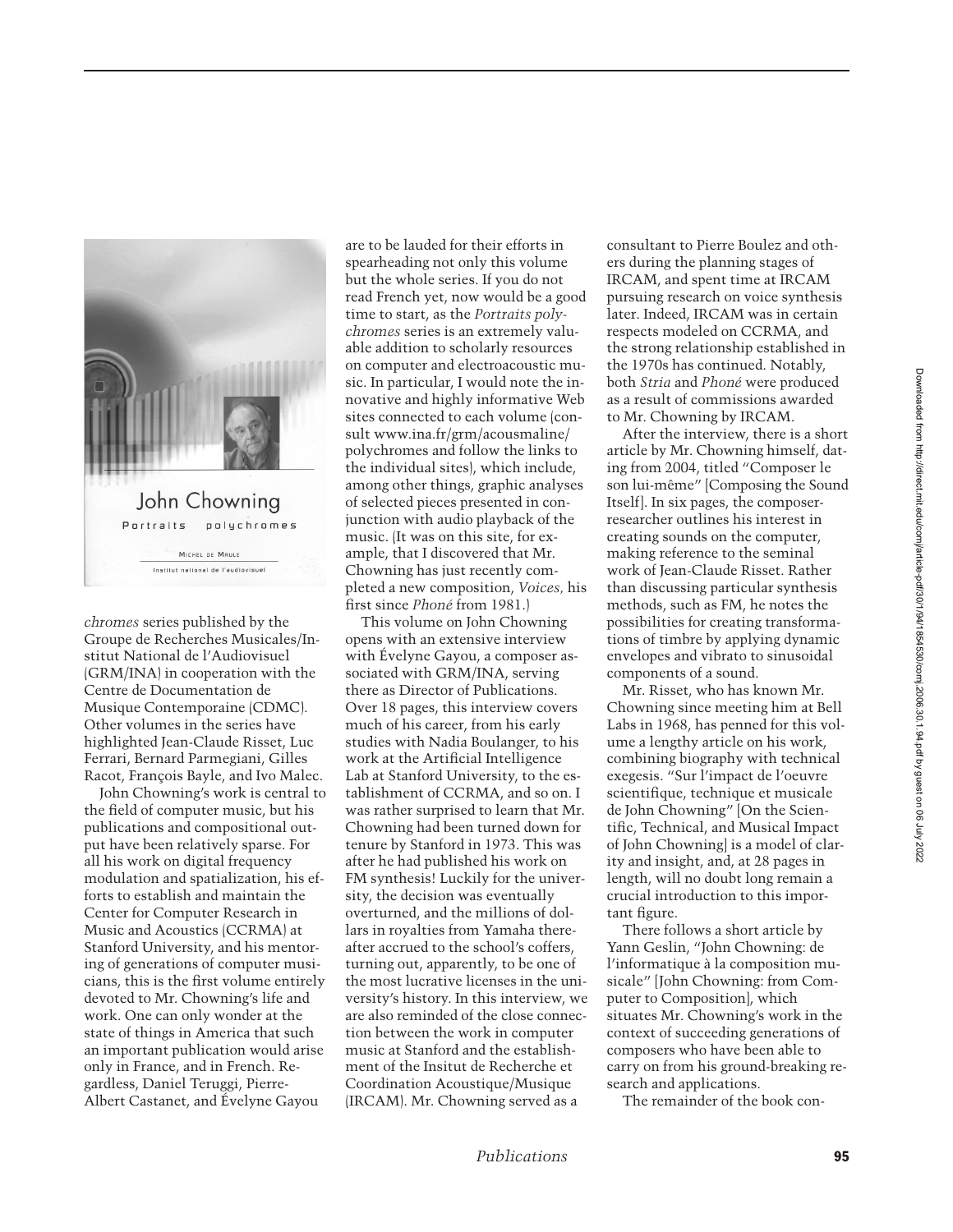tains analytical discussions of Mr. Chowning's music. Laurent Potter presents an 18-page analysis of *Turenas* (1972). He outlines the structure, the canons that underlie parts of the piece, the spectral organization of the bell sounds, and the aleatoric rhythmic procedures used in various sections. In addition, he explains the paths of spatialization, the use of reverberation, and details of the FM synthesis algorithm. Bruno Bossis presents a similarly detailed study of *Stria* (1977) in his 29-page article, "*Stria* de John Chowning ou l'*oxymoron* musical du nombre d'or comme poétique" [John Chowning's *Stria* or the Musical *Oxymoron:* The Poetics of the Golden Mean]. In his discussion, Mr. Bossis devotes useful space to an explanation of the Golden Mean and how Mr. Chowning applied it to FM synthesis and the creation of unique timbres and harmonic relationships. Mr. Bossis also contributes a very short discussion of *Phoné* (1981).

These analyses are augmented by the presentations on the associated Web site (cited above). Graphic outlines of the pieces are linked to audio recordings, enabling the listener to follow along. Being able to take information gleaned in the articles to the pieces themselves is of great value, in my opinion. One may be limited in terms of sonic quality (the audio on the Web is compressed), but the avid listener could then go on to the compact disc recording of the works (Wergo WER 2012-50), still available from various sources (such as cdemusic.org).

Each of the articles in this book includes bibliographic references, and the final two pages include a listing of articles authored by Mr. Chowning, interviews, and a few other items. I have no idea why an interview by Denis Mercier would be listed under "In Collaboration with

John Chowning" [En collaboration avec . . . ] when another interview by E. Krick would be listed under "On John Chowning" [À propos de . . . ]. In that category, cassette and phonograph recordings from IRCAM presenting *Stria* are listed as references, along with a biographical entry by E. Ruth Anderson. I doubt the audio items would be available anywhere outside of the IRCAM reference library, but hopefully they are at least accessible there.

In conclusion, this is a valuable study of an important figure in computer music. There do not appear to be any plans to publish an English version, but perhaps that is because we haven't requested it strongly enough! In the meantime, pull out your French–English dictionary, if you have to, and get started. And do check out the Web site at GRM; it's a great reference in itself (and there are plans to translate parts of it to English).

## **Douglas Spotted Eagle: Vegas5 Editing Workshop, 2nd Edition**

Softcover, 2004, ISBN 1- 57820-257-4, 447 pages, illustrated, with DVD-ROM, US\$ 49.95; Published by CMP Books as part of the Digital Video Expert Series, 600 Harrison Street, San Francisco, California 94107, USA; Web www.cmpbooks.com.

#### *Reviewed by Jim Hearon Honolulu, Hawaii, USA*

This book is an update of *Vegas4 Editing Workshop,* and follows up on recent developments in the Vegas software, including Sony's HDCAM/ DVCAM acquisition and editing tools. Vegas has been upgrading yearly, normally previewing at National Association of Broadcasters (NAB) convention, and announcing their upgrade version shortly afterwards. More recent improvements in Vegas6 continue with digital camera acquisition tools and do not substantially change the basic audio or video engine, thus while this book is a solid guide to Vegas5, it will also function well for Vegas6.

The audio engine has always been at the core of what Vegas is all about as a non-linear editor. Vegas Video grew out of the audio engine that was Vegas Audio which has always been a solid hard-disk recording and editing program. Now Vegas5 features surround-sound plug-ins for audio encoding and has panning buses for 5.1 channel mixing. The book does not dwell on these features of Vegas5, which are numerous; rather, in assuming the reader is familiar with the rich feature set and menus, it presents an insider's point of view on how to use several of those features and move to expert level for more advanced project work. For example, author Douglas Spotted Owl writes about how to use an external MIDI device to control the software in Vegas. This, combined with software automation, a nice set of DSP and FX plug-ins, integration of your favorite audio editor, and surround-sound panning buses, gives you enough audio tools that you never have to leave the track sheet environment to start working with video.

The layout, editing, and look of the video tracks in Vegas come from the early audio multitrack recorder environment which is what I like, as opposed to working with a timeline and separate windows. Thus, the ability to organize and scroll through audio and video tracks in one window works well for me. One of the book's best chapters on video is appropriately about composting, which is also one of the strongest features of the video engine. Additional chapters highlight filmic aspects of Vegas5.

Another aspect of Vegas I like is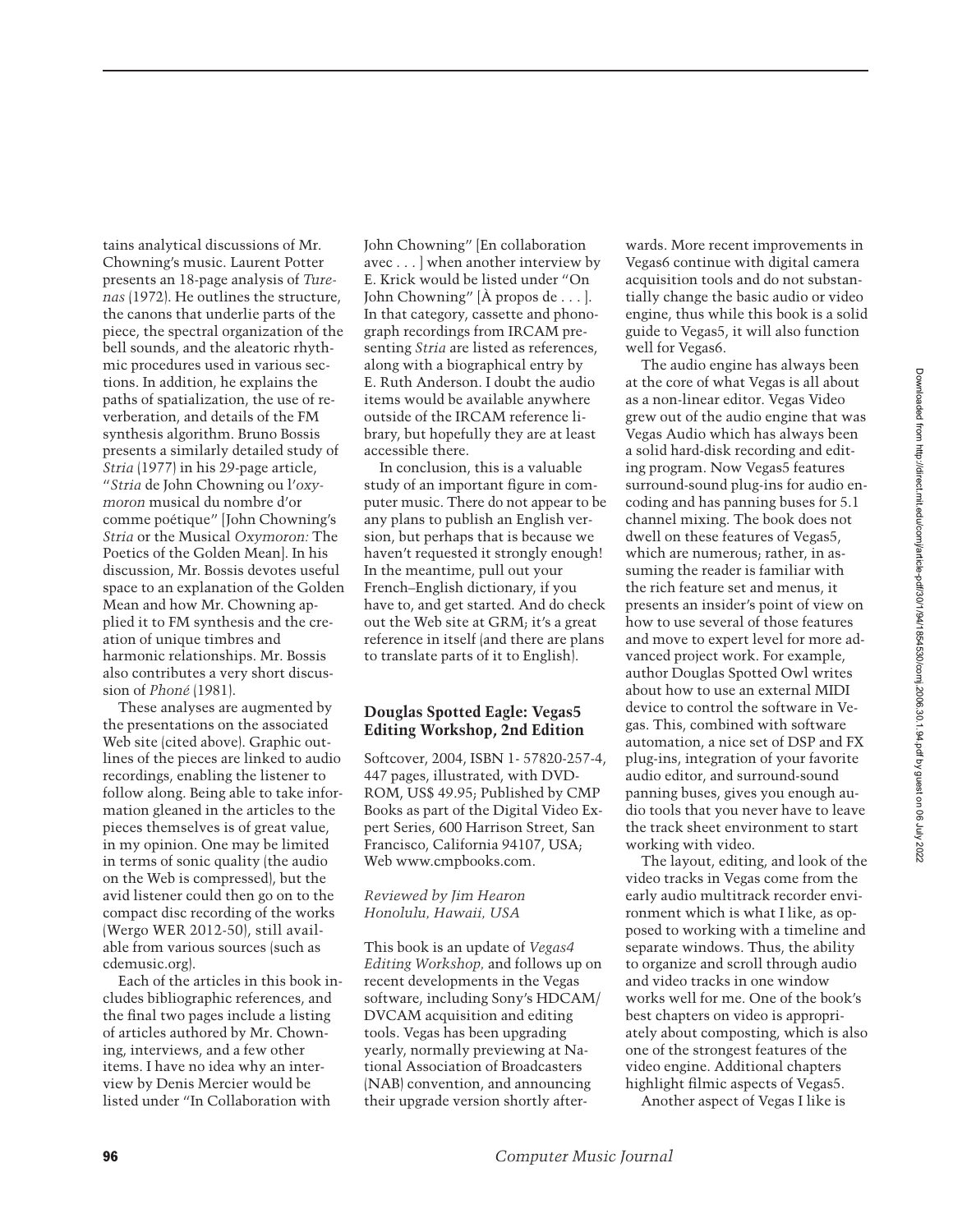the availability of interesting video plug-ins and there is a short chapter in the book showing interesting video effects achieved from using some of these plug-ins. The program comes with several Sony plug-ins for audio and video processing as well, and the ability to encode into a variety of file formats including a new Sony YUV 4:2:2 codec for delivery of Standard Definition files which can later be encoded/decoded into a variety of file formats.

The DVD-ROM included with the book contains source video files, stock stills, ACID loops, sample Vegas project files, two bonus chapters left out of the book, demo and free software, a collection of legal forms such as Copyright forms, Location releases for the independent filmmaker, and several free and trial-use plug-ins.

Vegas is plenty powerful for rendering to MPEG file format and using the companion DVD-Architect2 for multiplexing and burning to DVD-Video. For High Definition (HD) video, if one is lucky enough to have access to Sony peripherals such as an HDCam, JH3 Tape Playback Deck, Xpri, and an HDCam Recorder Deck, then Vegas can help you develop 24p EDLs (Edit Decision Lists) as uncompressed AVI files using the Xpri. These can then be sent to a post house for mastering or used to make 24p DVDs in NTSC or PAL. An alternative to Xpri now exists in version 6 of Vegas with the DeckLink software and PCI card support for both Apple Mac OS X and Microsoft Windows XP for capturing, editing, monitoring, and printing-to-tape using the SDI (serial digital interface) format in 10 bit uncompressed video. For larger HD projects, the book includes a "how-to" guide on network rendering (render farming), a helpful start for setting up distributed rendering.

Vegas is extremely powerful as a

computer-based nonlinear editor for the home user, and is also in use at the upper end of project studio work and in the corporate environment for media production as well. There are also educational discounts for site licenses available for using the program in the school computer lab. With recent software upgrades for ease of digital camera acquisition, Vegas clearly seems headed in the direction of integrating this software for use with Sony hardware and utilizing those features for nonlinear editing of digital film.

I found the book easy to read, and the examples are clearly produced by an experienced user. The book is best used after gaining a little bit of experience with Vegas and becoming ready to move to a higher level of user proficiency rather than as a starting point for working with the software. A lot of software instructional guides become muddled in the amount of time spent on the introduction of technical aspects, navigating you through the menus and features, revealing tips and tricks, or dwelling on areas of specialization. *Vegas5 Editing Workshop* has hit just the right note, includes a good mix of topics, and will most definitely help improve your user techniques and workflow.

## **Marina Bosi and Richard E. Goldberg: Introduction to Digital Audio Coding and Standards**

Hardcover, 2003, ISBN 1-4020-7357- 7, 434 pages, introduction by Leonardo Chiariglione, US\$144.00; Kluwer Academic Publishers (now known as Springer Science+Business Media Inc.), 101 Philip Drive, Assinippi Park, Norwell, Massachusetts, USA; telephone (+1) 781-681- 0537; fax (+1) 781-681-9045; Web www.springerlink.com/.

#### *Reviewed by Bob L. Sturm Santa Barbara, California, USA*

Stanford University's well-known Center for Computer Research in Music and Acoustics (CCRMA) has offered a class since 1997 that introduces digital audio coding by a leading researcher in the field, Dr. Marina Bosi. By the end students not only understand the concepts behind audio coding, but are able to create a functional encoder and decoder known together as a codec—for audio signals. As the authors state in the preface, "The ultimate goal of the class, and now of this book, is to present the student and reader with a solid enough understanding of the major issues in the theory and implementation of perceptual audio coders that they are able to build their own simple audio codec" (p. xvii). The text traverses the wide range of subjects necessary for accomplishing this task, from as basic as how analog signals can be represented with discrete bits to as complex as how an hour of CD-quality audio can be represented with 60 megabytes (MB) instead of 600. The numerous readings and notes given in the six years the class has been offered before the publication of this book, which has included technical articles, book chapters, and standards documentation, has been summarized and compiled in a natural way by Ms. Bosi and Mr. Goldberg. The end result is a book that can serve both as a class text and as a reference.

Actually, understanding digital audio coding is essential for an understanding of *all* the technology that surrounds the computer musician, from the tools used to create music to the methods used to distribute it. For instance, the technology behind the CD, DVD, and MP3 are all made possible by audio coding techniques. This text will aid the reader in under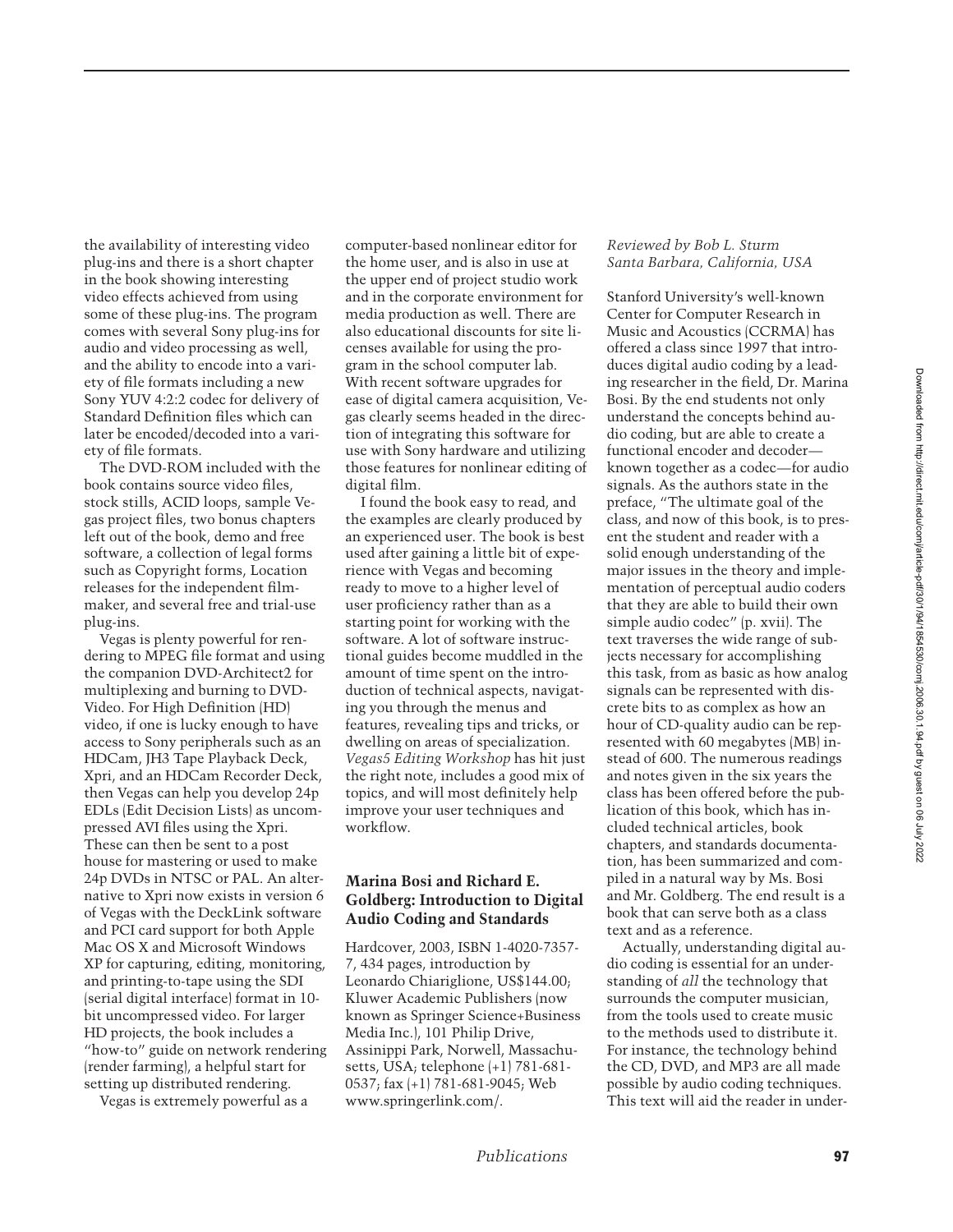standing the state-of-the-art in digital audio coding without having to read through numerous complex standards documents.

The book is arranged in two major sections, and has 15 chapters in total. The first and largest part (chapters 1– 10) presents audio coding methods from the basics, like digital representations and the frequency domain, to more complex topics like the modified discrete cosine transform and perceptually informed bit allocation. The second part (chapters 11–15) goes into detail about numerous audio coding standards, from MPEG-1 to the still developing MPEG-4, offering a great history and overview of current developments in audio coding.

The first chapter introduces the field of audio coding and provides motivation for learning representation schemes more complex than pulse code modulation, namely to better utilize bandwidth. Chapter 2 is devoted entirely to quantization, or the limited precision of digital representations. One of the topics in this chapter, Huffman coding, is essential to completely understanding the ideas behind MPEG-1 Layer III, or MP3. A brief excursion into mathematics is taken in chapter 3, where useful concepts like the Fourier transform and the frequency domain are presented. The most important theorem of digital audio, the sampling theorem, is also presented.

Chapters 4 and 5 are the real meat of the book, introducing psuedoquadrature mirror filtering (PQMF), the discrete Fourier transform (DFT), and the modified discrete Cosine transform (MDCT). These chapters require devoted concentration and cross-referencing to fully understand the material. These topics are essential, because they form the central components in modern audio coding algorithms. For instance, the PQMF allows one to split an audio signal

into many frequency-isolated signals for more efficient processing, and to reassemble the sub-bands without distortion and without increasing the data rate. This technique is used in MPEG-1 Layer I and II coders. The DFT and MDCT are presented in chapter 5; they are used in MPEG-2 AAC, for example. Instead of convolving blocks of a signal by PQMF impulse responses, transform-based coders window the signal and use the DFT to work directly in the frequency domain. Overlapping windows would increase the data rate were it not for its time-domain aliasing cancellation property. Together, the PQMF and MDCT are used in cascade in the MPEG-1 Layer III codec.

The final four chapters of the first part of the book introduce psychoacoustics and perceptual audio coding, and illustrate the benefits of taking advantage of human auditory limits. Chapter 6 provides an introduction to the science of psychoacoustics, from the hearing threshold and Fletcher-Munson curves to the phenomena of time and frequency masking. The final part of this chapter presents the anatomy of the ear and how it works. Chapter 7 introduces models of hearing for use in audio coding. These are motivated by the idea that if certain parts of the spectrum of a signal are inaudible due to masking, fewer bits can be allocated to those parts because the resulting distortions will not be heard. Methods for distributing the bits are the subject of the next chapter. Here one finally sees how 10 MB of audio can be represented in 1 MB or less with little to no loss in quality.

The goal of the book, assembling a codec that takes advantage of human perceptual limits, is the subject of the penultimate chapter of the first section. Here the authors discuss how the various pieces that have been studied fit together. From the compu-

tation of masking curves, to the content of the file headers, and even to some comments on the business of the deployment of codecs, this chapter is the last thing one needs to build an audio codec, provided one already has programming experience. After this then, all that is left is to measure the quality of your implementation on a variety of sources, and fine-tune your system. How to do so within professional guidelines, and the various artifacts created by the coding of audio, is the subject of the final chapter of the first half.

Part 2 of the book goes into detail about five audio coding standards: MPEG-1, MPEG-2, MPEG-2 AAC, Dolby AC-3, and MPEG-4. These standards, as applied to audio, are all meant to provide methods to code audio in perceptually lossless ways by incorporating psychoacoustic models. Chapter 11 presents a history of several MPEG standards and the goals each is meant to accomplish. The MPEG-1 audio standard, a specification for reducing the data rate for high quality audio synchronized to video, is then presented in detail. This standard led to the development of MPEG-1 Layer III format, or the MP3 format that many know and love. The functional blocks of each layer are discussed and their differences pointed out. The psychoacoustic models and bit allocation schemes used in MPEG-1 are presented as well.

MPEG-2 audio is the subject of chapter 12. This standard is meant to improve upon MPEG-1 audio for lower data rates and multichannel audio applications. Achieving this requires lower sampling rates, which represents a reduction in signal bandwidth. This, however, is an acceptable compromise for some applications, like browsing music online. Multichannel audio is introduced next, and how it is encoded into a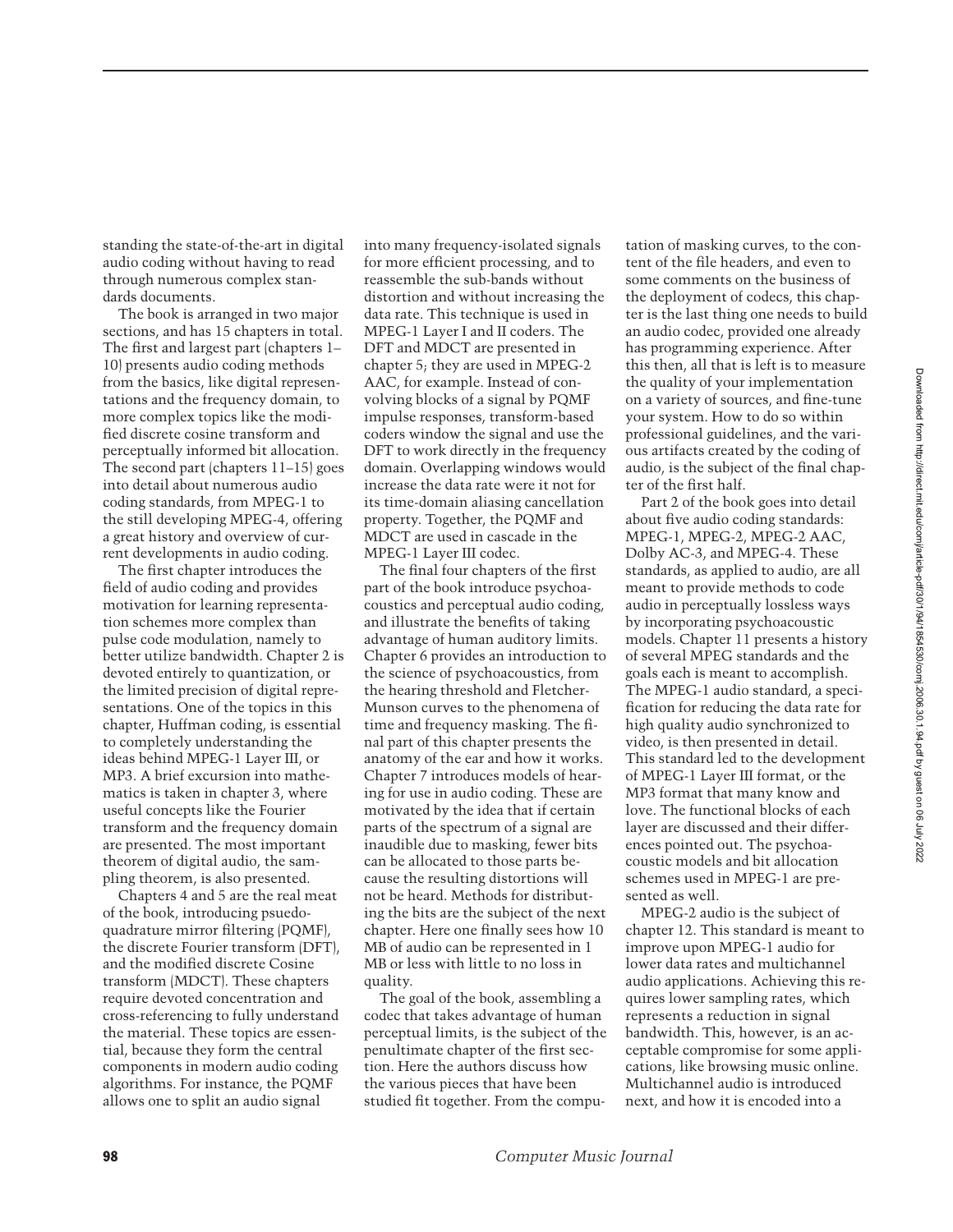two-channel standard is presented. An extension to MPEG-2, known as Advanced Audio Coding (AAC) is presented in chapter 13. This standard addresses the limitations imposed on MPEG-2 by the requirement that it be backwards compatible with MPEG-1. Without this restriction, MPEG-2 AAC allows sampling rates of up to 96 kHz, 48 channels of sound with various loudspeaker configurations, and superior sounding audio quality at higher bit rates.

The next chapter presents a standard outside the realm of MPEG, Dolby Digital (AC-3). This format is used for DVD and High Definition television. Like MPEG-2, AC-3 is meant to support multichannel audio accompanying video. It supports up to five channels in various configurations. Unique to this format is its flexibility in letting users specify different settings such as dynamics control, different speaker configurations, and multilingual support.

The final chapter deals with the MPEG-4 audio standard. Unlike the previous MPEG standards, MPEG-4 is a broad collection of specifications and tools for "media objects" such as still images, video, and audio, and includes functions that can alter them, such as special effects. In this way it is not a single algorithm for the coding of audiovisual data. It is meant to address a wide range of scalable applications, such as digital broadcasting, mobile communication, and interactive multimedia, at numerous data rates. The tools it contains include tools for speech coding and synthesis, high-quality audio coding, sound synthesis, and even tools for intellectual property management.

The authors do an excellent job relating the numerous topics covered in the book to the main goal of creating an audio codec. In many places they mention which coding standards use the information just presented.

The reader understands at once the importance and applicability of the material. Because this book is intended in part to enable a reader to design and build a codec, whether it is compliant or not with existing standards, the authors are thoughtful enough to include at the end of each chapter key references, as well as practical exercises for a deeper understanding of the material. These exercises, most of which require programming of some kind, are great. I was able to do most of them using MATLAB, but with many free and open-source audio libraries available, they could just as easily be done in another language.

Two unfortunate problems with this text are the figures and the equations. All the figures are in black and white, which becomes a problem when a graph has several lines that cannot be discerned one from another. Usually the figures can be properly interpreted, but having to spend time decoding it because of formatting is annoying. The formatting of all of the equations in the text is also troublesome. First there are no equation numbers, so referencing an equation from within the text is usually limited to paragraphs near its appearance. Second, some of the equations are formatted like they were copied and pasted from an ASCII text file, rendering them difficult to read. Lastly, the notation is inconsistent. In many equations, but not all, the use of "\*" denotes multiplication. Returning to the text for reference at a later time I had considerable confusion as to why two windows were being convolved instead of multiplied. With no symbol table included with the text, I had to find the first instance of their symbol for convolution ("°").

*Introduction to Digital Audio Coding and Standards* is quite straightforward and is a welcome summary of the numerous and sometimesobfuscating standards documents. It presents all topics relevant to audio coding in a logically arranged order, which is something that instructors and students who use this text will appreciate.

## **Recordings**

#### **Leslie Stuck: Pas**

Compact disc, c74-008, 2003; available from Cycling '74, 379A Clementina Street, San Francisco, California 94103, USA; telephone (+1) 415-974-1818; fax (+1) 415-974- 1812; electronic mail info@cycling74 .com; Web www.cycling74.com/c74/.

#### *Reviewed by Peter V. Swendsen Charlottesville, Virginia, USA*

Few computer music composers are as intensely and exclusively committed to scoring for dance as Leslie Stuck. Although this deprives concert audiences of his provocative music, it serves to highlight his infatuation with movement and his skill for creating its sonic surroundings. Mr. Stuck's recent compact disc, *Pas,* grants everyone a glimpse into the vibrant soundworld that dance audiences have been enjoying for many years. Spanning ten years of work realized in collaboration with choreographers in Europe, Japan, and on both U.S. coasts, the compositions on *Pas* allude to their fundamental relationship with dance while also standing firmly on purely musical ground. There is movement to be found and felt in this music whether you are performing to it onstage or listening to it while sitting at home.

It is worth mentioning at the outset that any critical treatment of this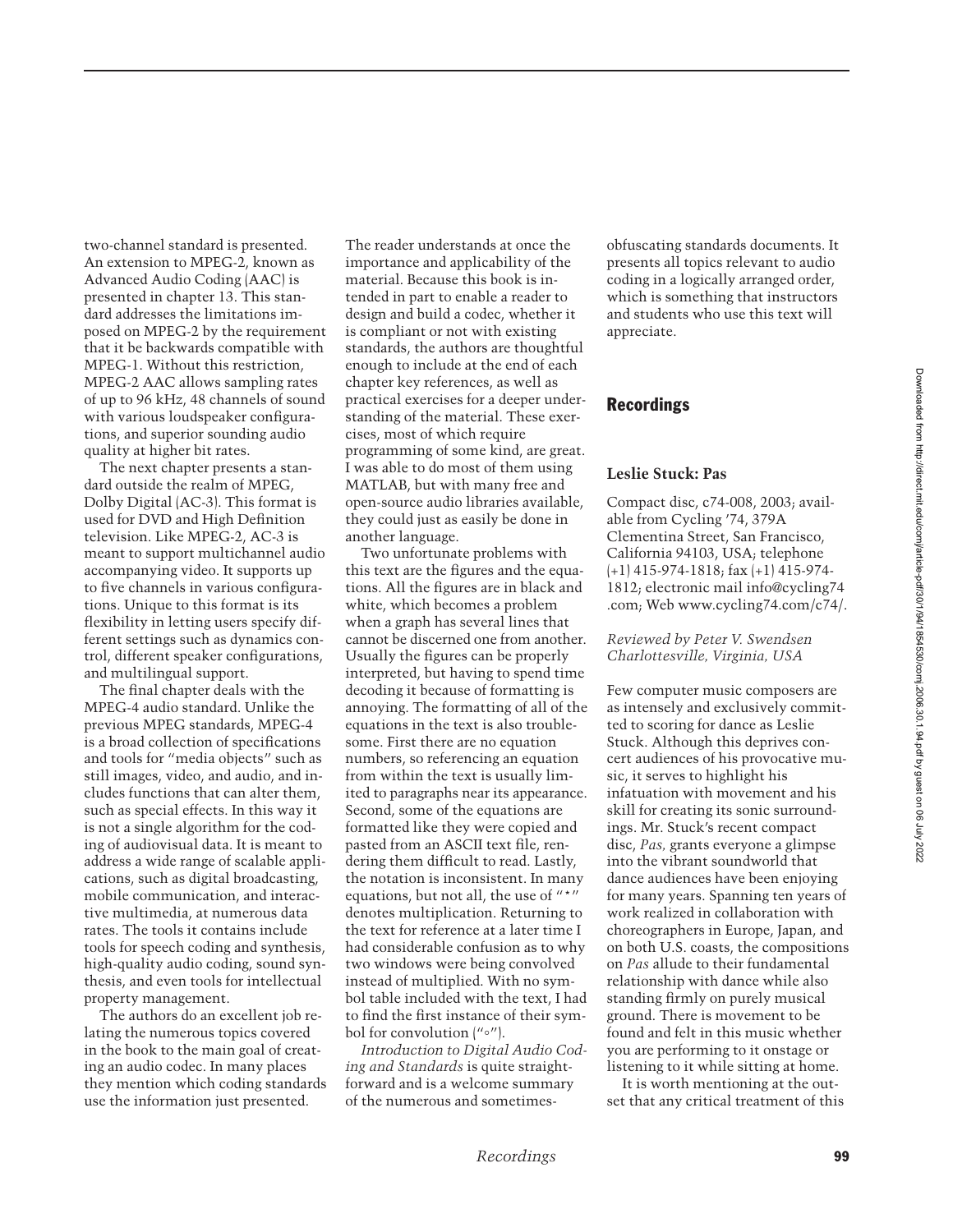Leslie Stuck



music is incomplete without a simultaneous consideration of the choreography with which it resides on stage (though such attention is largely beyond the scope of this review). This is particularly the case with Mr. Stuck's music not because his compositions do not deserve independent analysis and response, but rather because Mr. Stuck places tremendous importance on creating a meaningful, intimate, and non-hierarchical relationship between sound and movement. Having experienced some of the pieces presented on *Pas* in concert, I can assure you that he succeeds in this enterprise.

Though each of the six pieces on *Pas* has its own distinct character and energy, there are certain qualities they all share: crispness, rhythmic vigor, allusions to or direct use of acoustic instruments, and just enough whimsical sound objects to keep you guessing while submerged in an inventive soundworld. The opening piece, *special x,* exemplifies Mr. Stuck's predilection for acoustic instruments, which he samples, processes, and assembles to great effect. Though at times the timbres of *special x* sound slightly dated to 2005 ears, the soundworld in general is incredibly precise as Mr. Stuck plays with the boundaries of source recognition, letting each sonic element have its say, until an undeniable rhythmic insistency emerges.

*Soothing the Enemy* uses a berimbau as its primary—or at least most recognizable—sound source. This is a more compelling starting point than the collection of instruments in *special x.* Perhaps Mr. Stuck agrees, as the berimbau samples often appear without extensive processing. There is also ample space in the gestures here, one of many indications on *Pas* of Mr. Stuck's sensitivity to the need for moments of silence, even if they are brief. This sonic prudence benefits the music and especially succeeds in the dance theater, when an unsympathetic constancy of sound and movement can easily overwhelm an audience. *Soothing the Enemy* is tight and focused, its rhythmic groove supporting a satisfying use of spatial movement and registral ranges. Though it is included here as an excerpt of the longer original work, it feels whole and well structured.

The more limited pitch world of *maxi-zub* makes its rhythmic character all the more driving. A single high piano note instigates much of the additive action here, as other piano sounds and sampled material snap to an unyielding metric grid. Here again, one can witness Mr. Stuck's ability to assist, but not overwhelm, the dance for which he composes. Though the rhythmic foundation of *mazi-zub* seems poised to support extended melodic and harmonic lines, Mr. Stuck keeps these to a minimum, granting the choreographer and audience their own gestural space in which to function.

*Pas* is at its most organic in *Convolution,* a composition with widerranging gestures and formal departures than its counterparts. Its modulations in size, space, and mood carry *Convolution* on a living and breathing path through sparseness, self-invention, and frenetic density. Though it stumbles into a slightly meandering section in the middle

(quite possibly a choreographynecessitated restraint in Mr. Stuck's otherwise active score), its formal shape is both welcoming and imaginative. As is the case in other pieces on *Pas, Convolution* breaks down to a minimal collection of sounds and gestures about two-thirds of the way through the piece. However, in this case, the rebuilding that occurs as the piece approaches its end never quite attains the ferment heard earlier, a tactful touch that leaves one wanting more after an engaging nine minutes.

The aptly titled *Go* sneaks into the fray as the penultimate piece on *Pas.* This frantic miniature is electric and bubbling. It both flies by and allows you to get lost in its midst, like the two minutes when you decide you are fed up with your list of demands for the day and pull quickly onto that inviting back road that will whisk you out to the country, where you can drive fast and open the windows.

*Mondriaan* was the first piece of Mr. Stuck's that I experienced in concert, paired with the intense and finely crafted choreography of Mary Cochran. Though complete conjecture on my part, the title perhaps refers to Mr. Stuck's algorithmic compositional processes, which are employed throughout *Pas,* and which echo the painter Piet Mondriaan's weighted grids in their rhythmic character and subtle shifts of focus. In any case, this final piece is wonderfully cinematic. Its sounds have character, it plays with perceptions of foreground and background, and its rhythmic and gestural "cuts" keep the pacing fresh and engaging. Sampled sound objects pop out from a lingering and lush texture of strings, every so often initiating a tangential departure that sometimes succeeds in leading the piece to new territory and sometimes is thwarted by a reassertion of existing material. At times it feels like a struggle between nature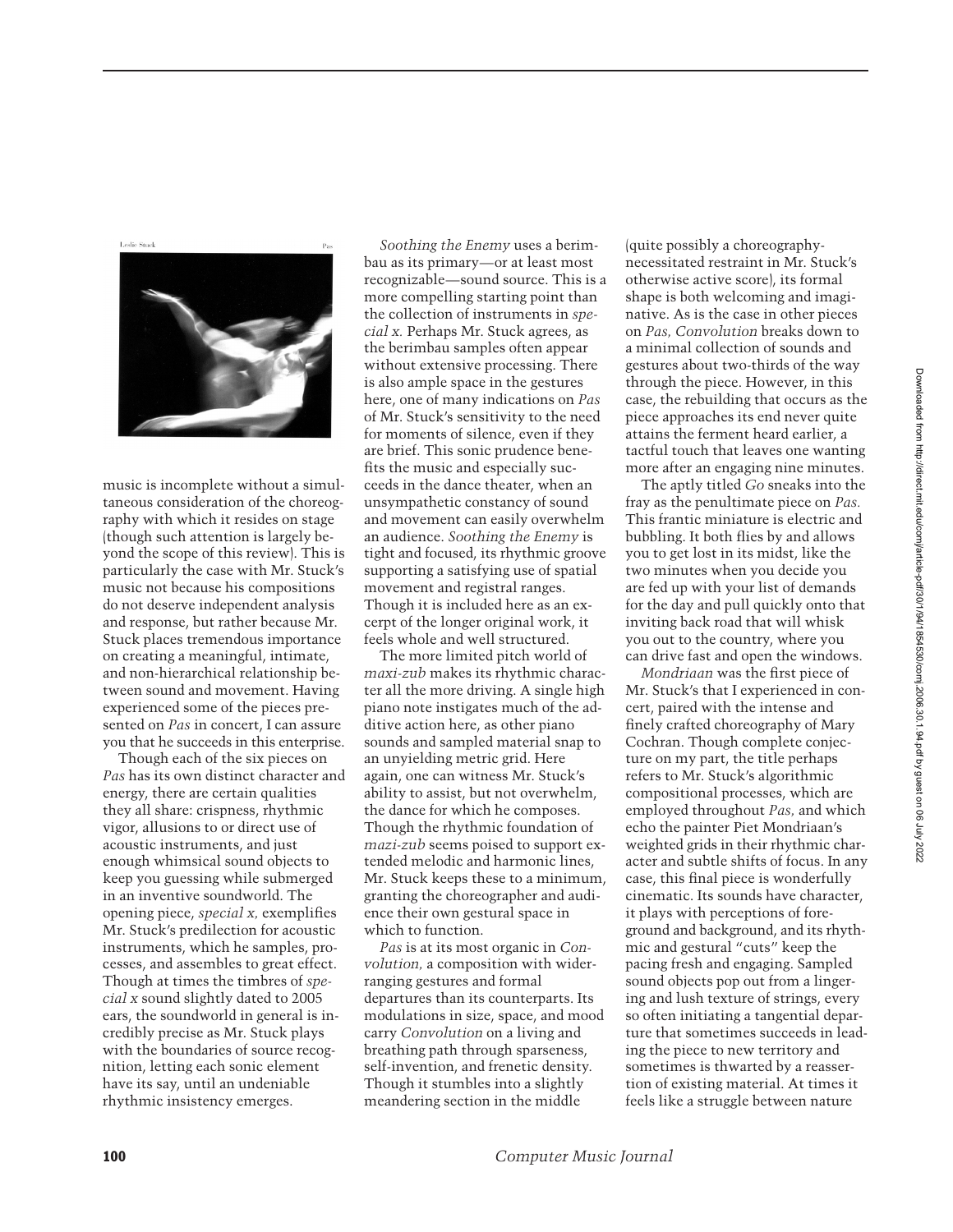and industry, at others like you are standing on a knife-edged peak where on one side of you is the most amazing view you have ever had and on the other is a fall to certain death.

Given his dedication to the venue, the collaborators with which he works, and most importantly, the energy and quality of his work, it is clear that anyone even remotely interested in composing for dance (or dancing to new music) should immediately familiarize themselves with Mr. Stuck's music. But other listeners, composers, and computer musicians in general would do well to explore the works on *Pas.* Their rhythmic invention alone makes them well worth a listen, with superior sonic features, high-level production, and finely crafted structures thrown in as a bonus. Experience Mr. Stuck's music live if you can, as it is a real treat to see choreography and music interact so convincingly, but in any case, do take advantage of finally having this appealing collection in portable CD form.

# Multimedia

## **Toni Dove: Sally or the Bubble Burst**

DVD-ROM, 2003, Bustlelamp Productions, US\$ 49; available from Cycling '74, 379A Clementina Street, San Francisco, California 94103, USA; telephone (+1) 415-974-1818; fax (+1) 415-974-1812; electronic mail info@cycling74.com; Web www .cycling74.com/.

*Reviewed by S. Lyn Goeringer Seattle, Washington, USA*

*Sally or The Bubble Burst* is an interactive DVD-ROM written, directed,

and designed by Toni Dove. It is an excerpt from a larger work-in-progress titled *Spectropia.* The DVD takes you through different scenarios in which you can interact and observe various characters, including Sally, who was designed by Toni Dove and based on a real life burlesque/nude dancer from the early-to-mid part of the last century, Sally Rand. Through the use of Max/MSP and Jitter, the disc is designed so that you can interact within certain segments through a speech recognition program, a computer keyboard, or through movement of a computer mouse. It can only be operated on Macintosh platforms (Macintosh OS 9.1–9.2.2 or Max OS X 10.2 or later; a microphone is required to use the speech recognition capabilities of the work).

The main menu of the DVD has four options, which I will describe briefly. The first option is to play the program, the second is to play "Sally Sings," and then there are two previews of coming attractions from Ms. Dove: *Artificial Changelings* and *Spectropia* (which is the project *Sally or The Bubble Burst* is a part of).

When you play the program, a new menu screen comes up. You may choose here to speak directly to Sally using the speech recognition program, or you may interact with her using your keyboard. After making a selection, you may select one of three zones within which to interact with Sally and the other characters in the world she inhabits.

In Zone 1, you are able to have a conversation with Sally. The conversations are based on either speech recognition or typed-word recognition. If you are typing in your questions and responses to Sally, the conversation seems to be brief and to offer less varied responses. If you have a spoken conversation with Sally, the conversation lasts longer and the responses seem to have more



variation. The content of the conversation comes from quotes either about the actual life of Sally Rand, or at times even quotes from the actual Sally Rand. The comment she offers when discussing whether you find her performance shocking that "some people probably would want to put pants on a horse," was originally made by Superior Judge Joseph B. David (19 July 1933) when discussing charges brought forward relating to her performance at the Chicago World's Fair in 1933.

There are several strange things that occur while carrying on the conversation with Sally in Zone 1. Most noticeably, the computer gets responses easily confused. The operation manual suggests using a noise-canceling microphone to help with this problem, but it is still interesting to note the strangeness of some confusions. When you speak a word clearly, the computer repeats the word back to you as Sally is responding. This repetition can alleviate some confusion in her responses. As she speaks, each word is presented as a separate facial